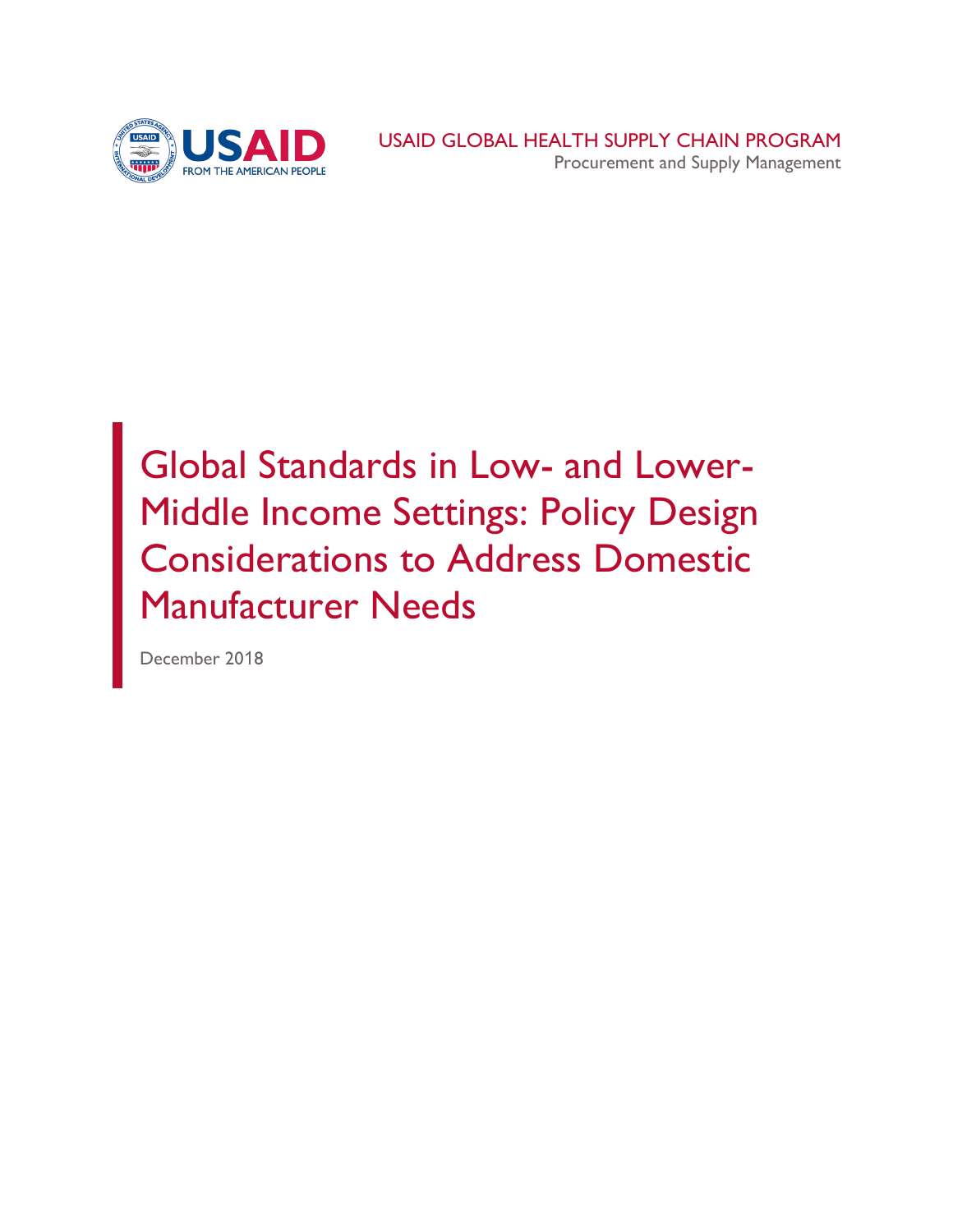## GLOBAL STANDARDS IN LOW- AND LOWER-MIDDLE INCOME SETTINGS: POLICY DESIGN CONSIDERATIONS TO ADDRESS DOMESTIC MANUFACTURER **NEEDS**

**December 2018**

This publication was produced for review by the United States Agency for International Development. It was prepared under the USAID Global Health Supply Chain Program-Procurement and Supply Management (GHSC-PSM) Contract No. AID-OAA-I-15-00004; Task Order 04 Contract No. AID-OAA-TO-15-00018.

Recommended citation: Tatnell, Dana. USAID Global Health Supply Chain Program-Procurement and Supply Management Single Award IDIQ. 2018. Global Standards in Low-and-Middle Income Settings: Policy Design Considerations to Address Domestic Manufacturer Needs. Washington, D.C.

> DISCLAIMER The authors' views expressed in this publication do not necessarily reflect the views of the U.S. Agency for International Development or the U.S. government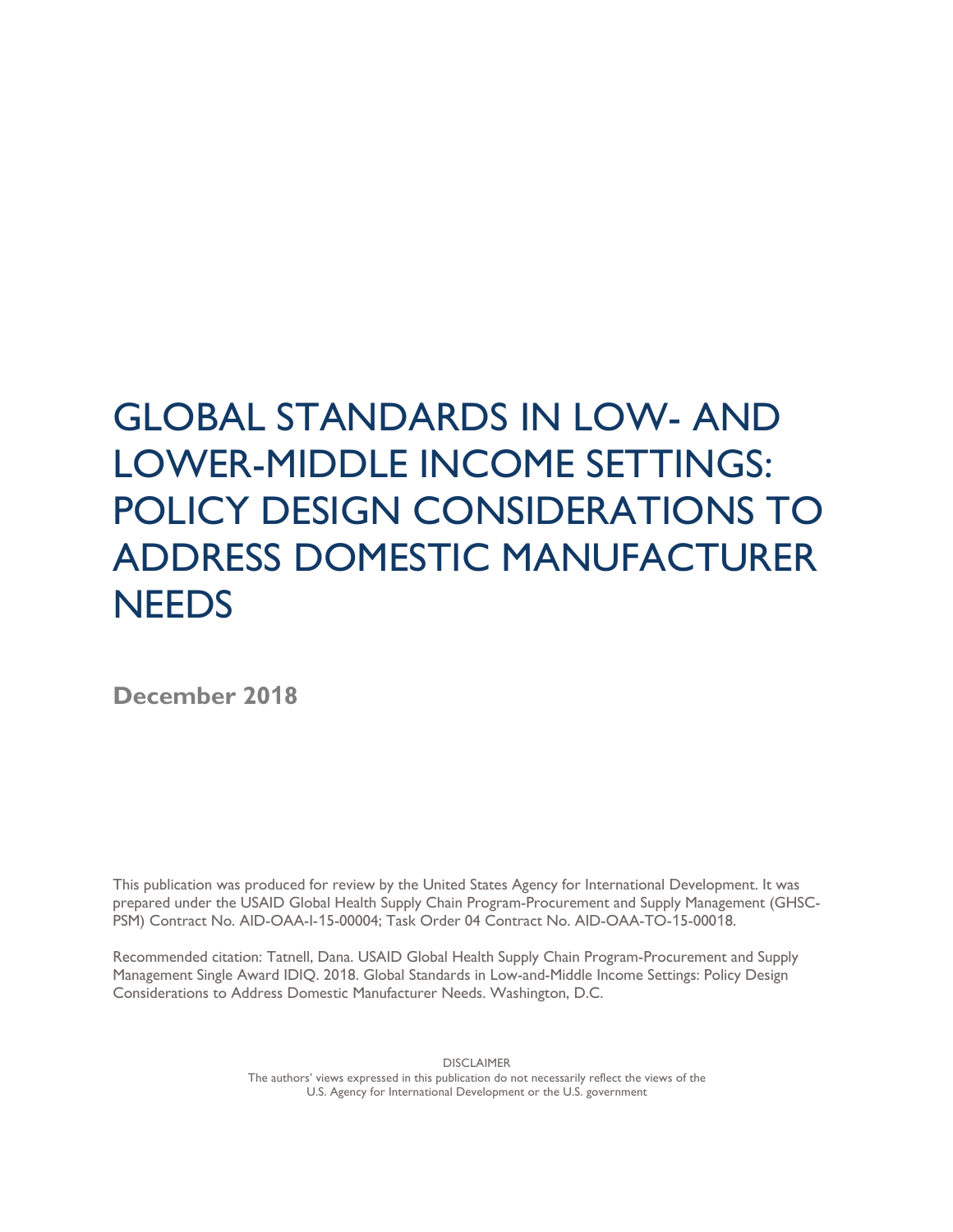# **CONTENTS**

## **Table of Contents**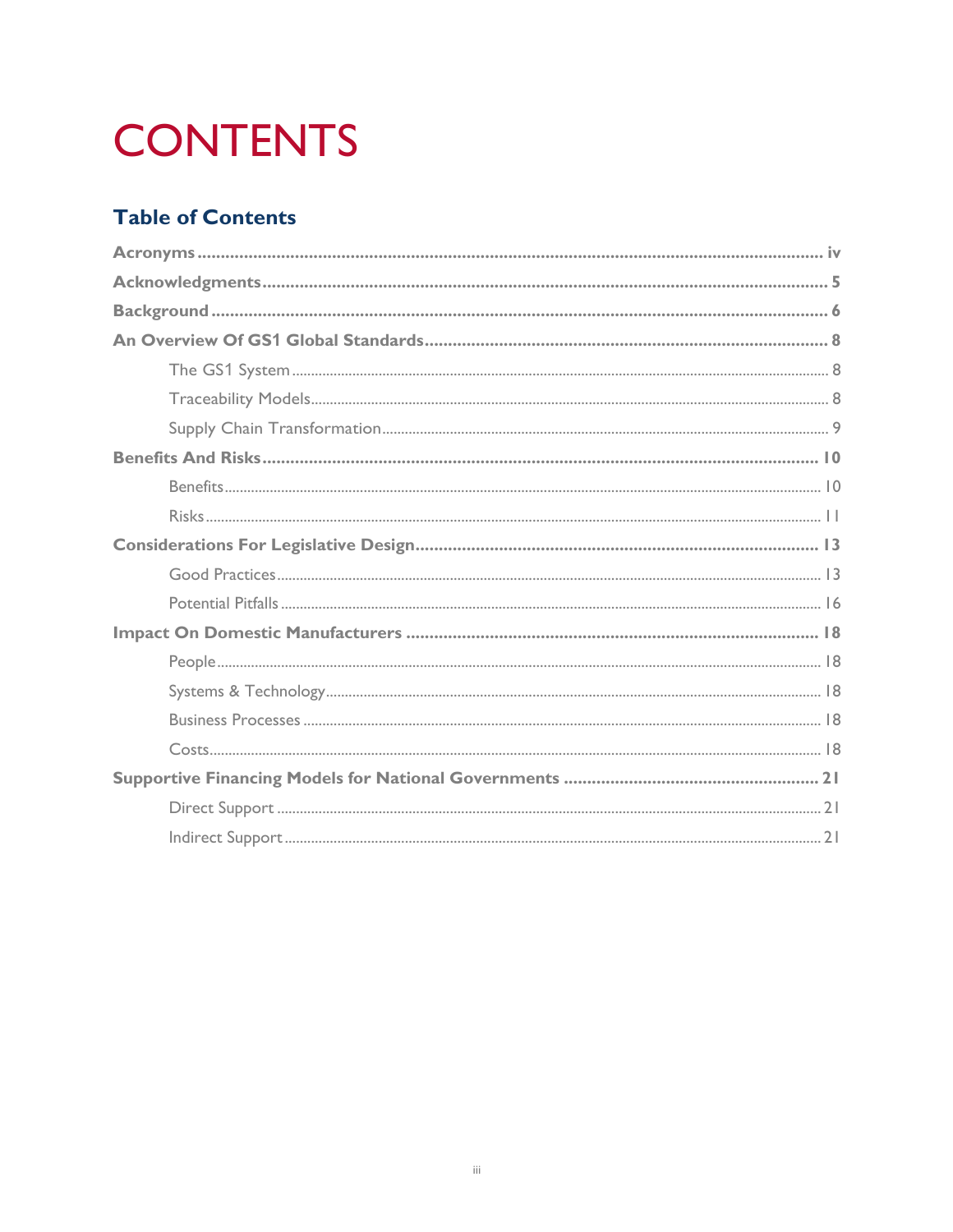# **ACRONYMS**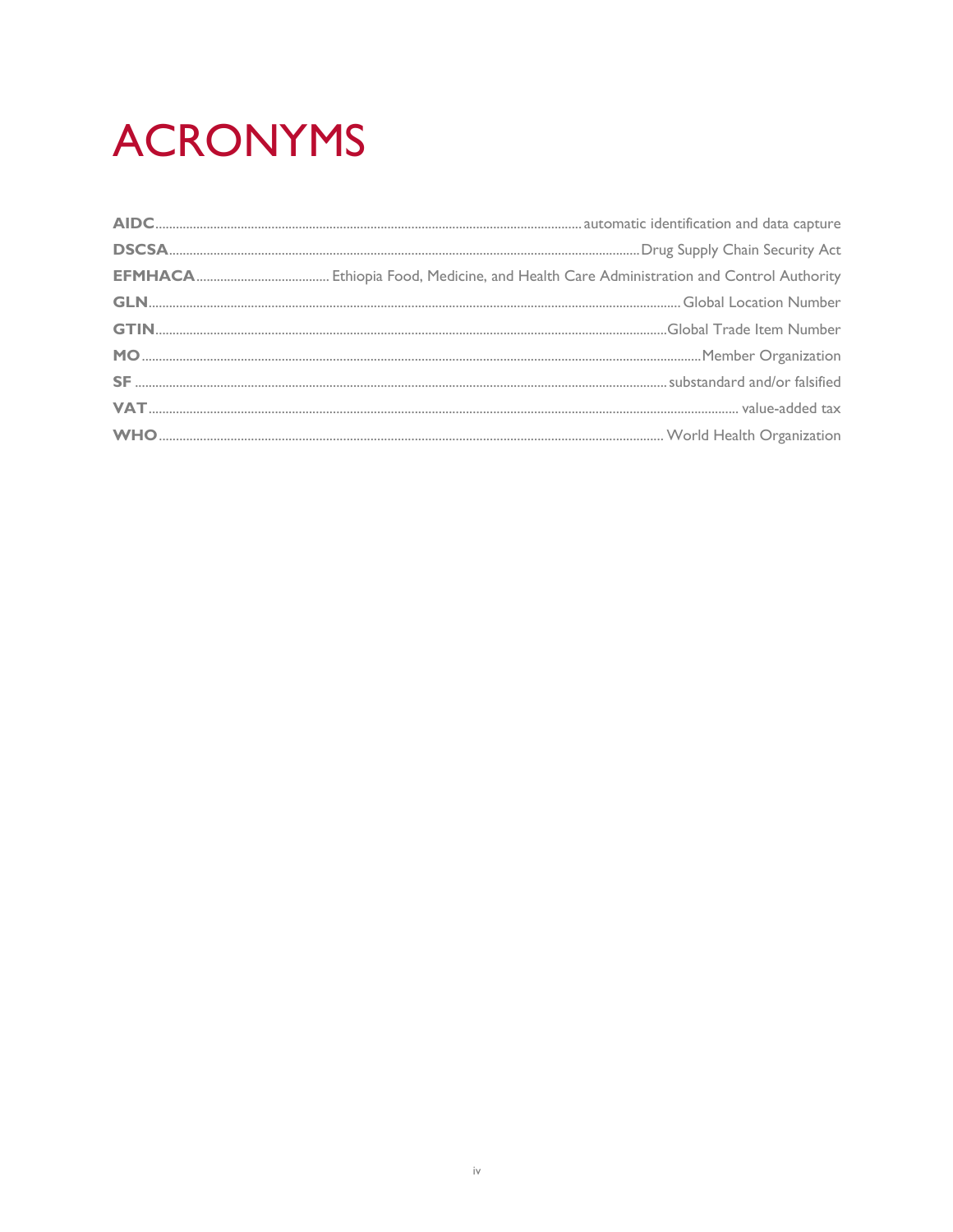## ACKNOWLEDGMENTS

Thank you to the many industry stakeholders, suppliers, and GS1 member organizations who contributed to development of this document, including: Abbott Laboratories, Center for Supply Chain Studies, GS1 China, GS1 Ghana, GS1 Global Office, GS1 Kenya, GS1 Nigeria, GS1 Pakistan, GS1 South Africa, Optel Group, Pfizer Inc., and RxGPS Alliance.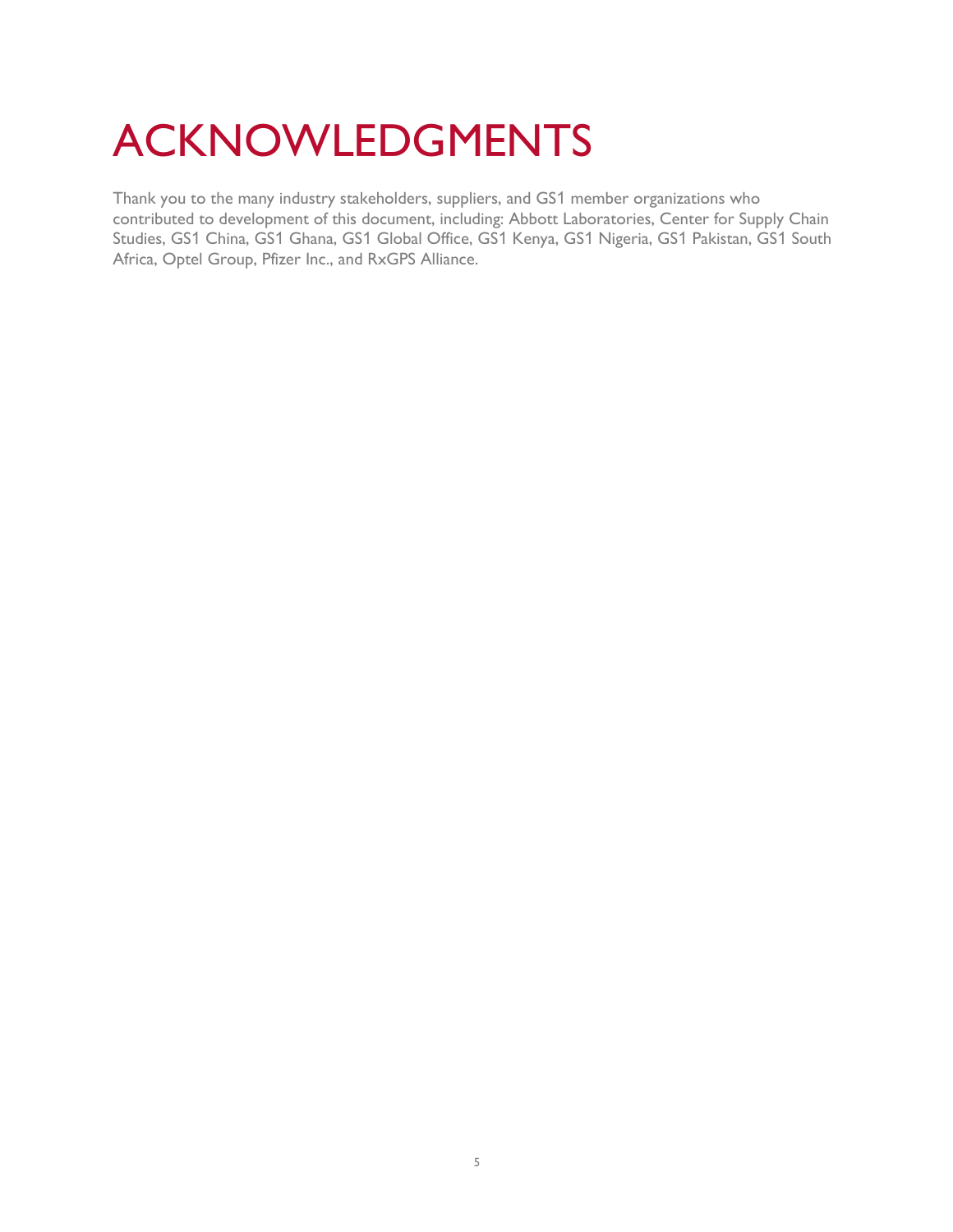## BACKGROUND

Global standards provide the foundation for business communications, facilitating the provision of services, movement of products, and information about them across trading partners and borders. In recent years, drug regulatory authorities and the health care industry have been aligning on adoption of global standards for identification, including serialization; product labeling; and data exchange to enable pharmaceutical traceability. This is largely due to the recognized benefits that global standards provide, including:

- Detection of counterfeit or stolen product throughout the supply chain
- Increased accuracy and efficiency of the procurement operations, inventory management and distribution
- Improved visibility of product status (e.g. expiry, recalls) and where the product is in the supply chain
- Strengthened pharmacovigilance and post-market surveillance systems
- More efficient reverse logistics to address product recalls and unused product within the supply chain

A number of countries—such as Turkey<sup>1</sup>, Argentina<sup>2</sup>, the United States<sup>3</sup> and those within the European Union and European Economic Area<sup>4</sup>—have already passed regulations requiring use of global standards for pharmaceutical identification and labeling and are in the process of implementation. To comply with these regulations, multinational manufacturers are making significant investments in their information systems and production lines to ensure compliance so they can continue supplying major markets. While the implementation of global standards within the health sector is more limited in low- and lowermiddle income countries<sup>5</sup> (LLMICs), several countries—including Ethiopia, Ghana, Nigeria, Pakistan, and Rwanda—have initiatives underway to enable their adoption and use.

With increasing support from governments and international health organizations, the domestic manufacturing industry for pharmaceutical products is rapidly growing in LLMICs. <sup>6</sup> These manufacturers often produce critical essential medicines for domestic and regional markets, including those vital to maternal, newborn, and child health programs such as oxytocin, amoxicillin, and misoprostol. Domestic manufacturing can in turn benefit local economies, through increasing exports to regional markets and, most importantly, providing sustainable and affordable access to these life-saving essential medicines.

 $\overline{a}$ 

<sup>&</sup>lt;sup>1</sup> "The Role of GS1 in International Trade and Border Regulatory Procedures." GS1. Accessed December 04, 2018.

https://www.gs1.org/docs/tl/border-management-elearn/Role\_of\_GS1.pdf.

<sup>2</sup> Derecho, Maximiliano. "Evolution of Drugs Traceability in Argentina." GS1. October 25, 2016. Accessed December 04, 2018. https://www.gs1.org/sites/default/files/docs/events/2016/beijing/MaximilianoDerecho\_Beijing2016.pdf.

<sup>&</sup>lt;sup>3</sup> Center for Drug Evaluation and Research. "Drug Supply Chain Security Act - FDA Issues Draft Guidance: Product Identifier Requirements Under the Drug Supply Chain Security Act – Compliance Policy." U.S. Food and Drug Administration. June 30, 2017. Accessed December 04, 2018. https://www.fda.gov/Drugs/DrugSafety/DrugIntegrityandSupplyChainSecurity/DrugSupplyChainSecurityAct/ucm565358.htm.

<sup>4</sup> Rose, Mike. "European Union (EU) Falsified Medicines Directive." GS1. October 18, 2017. Accessed December 4, 2018.

https://www.gs1.org/docs/healthcare/events/17-10-17/6 - eufalsified medicines directive - rose.pdf.

<sup>5</sup> World Bank Country and Lending Groups. Accessed December 04, 2018. https://datahelpdesk.worldbank.org/knowledgebase/articles/906519 world-bank-country-and-lending-groups

<sup>6</sup> "Promoting and Supporting Local Manufacturing of Quality Medical Products in Developing Countries." Accessed December 5, 2018. https://www.who.int/phi/publications/1651\_phi\_brochure\_130515.pdf.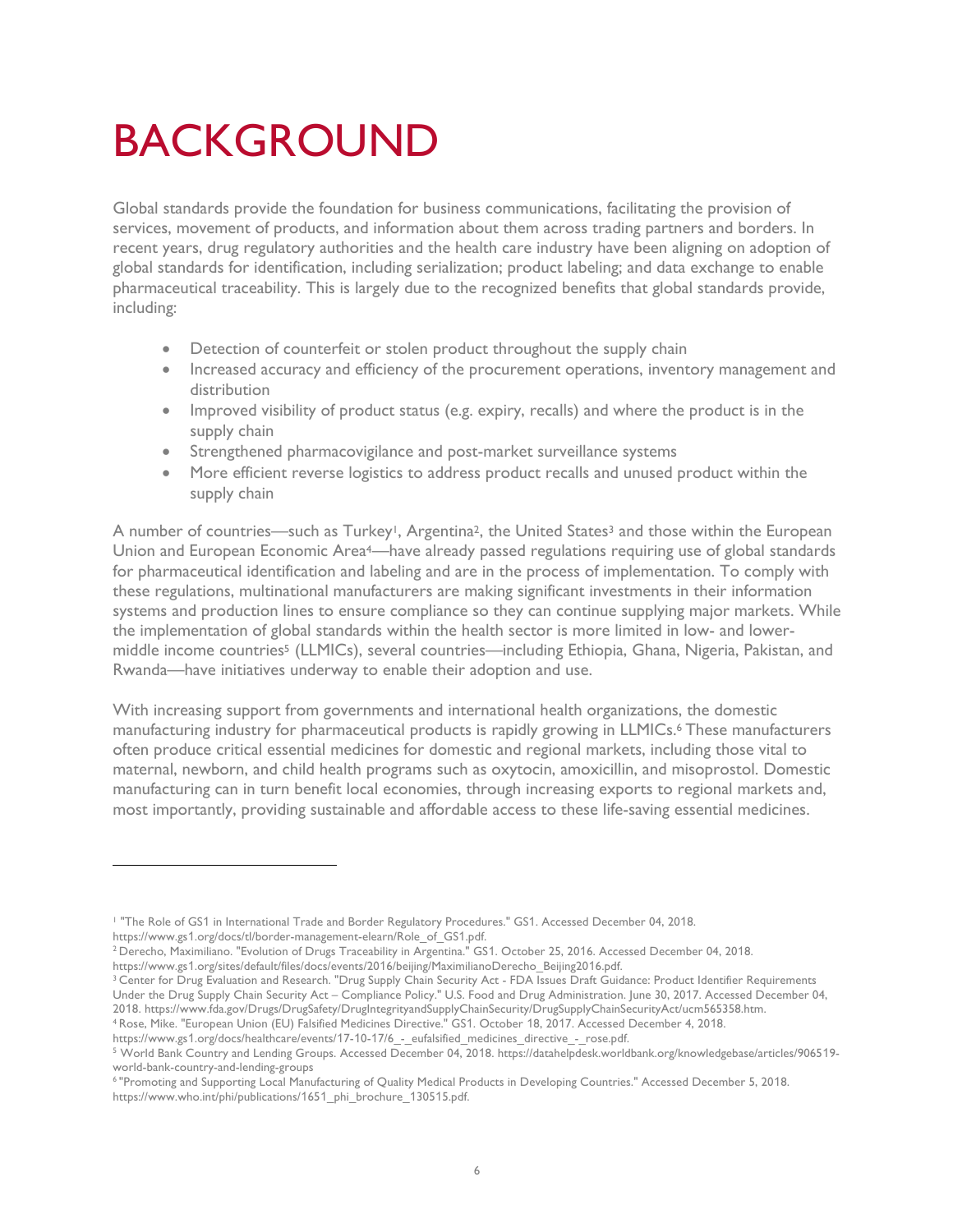Despite this growth, domestic manufacturers in LLMICs often operate in capital-constrained environments and may have a limited ability to invest in technological infrastructure to support increasing innovation. These constraints may result in additional challenges in meeting the increasing number and stringency of regulatory requirements, including stricter quality standards and quality control measures and, moving forward, implementation of global standards for identification, labeling, and data exchange.

This document provides guidance and strategic considerations for national level policy makers in LLMICs who are developing policies for pharmaceutical traceability to address the particular needs of domestic pharmaceutical manufacturers. This document is intended to be used as one reference in a suite of resources developed by GHSC-PSM regarding the implementation of pharmaceutical traceability and global standards. Additional resources and information pertaining to these topics can be found at the GHSC-PSM website at www.ghsupplychain.org/globalstandards as well as the GS1 website at www.gs1.org.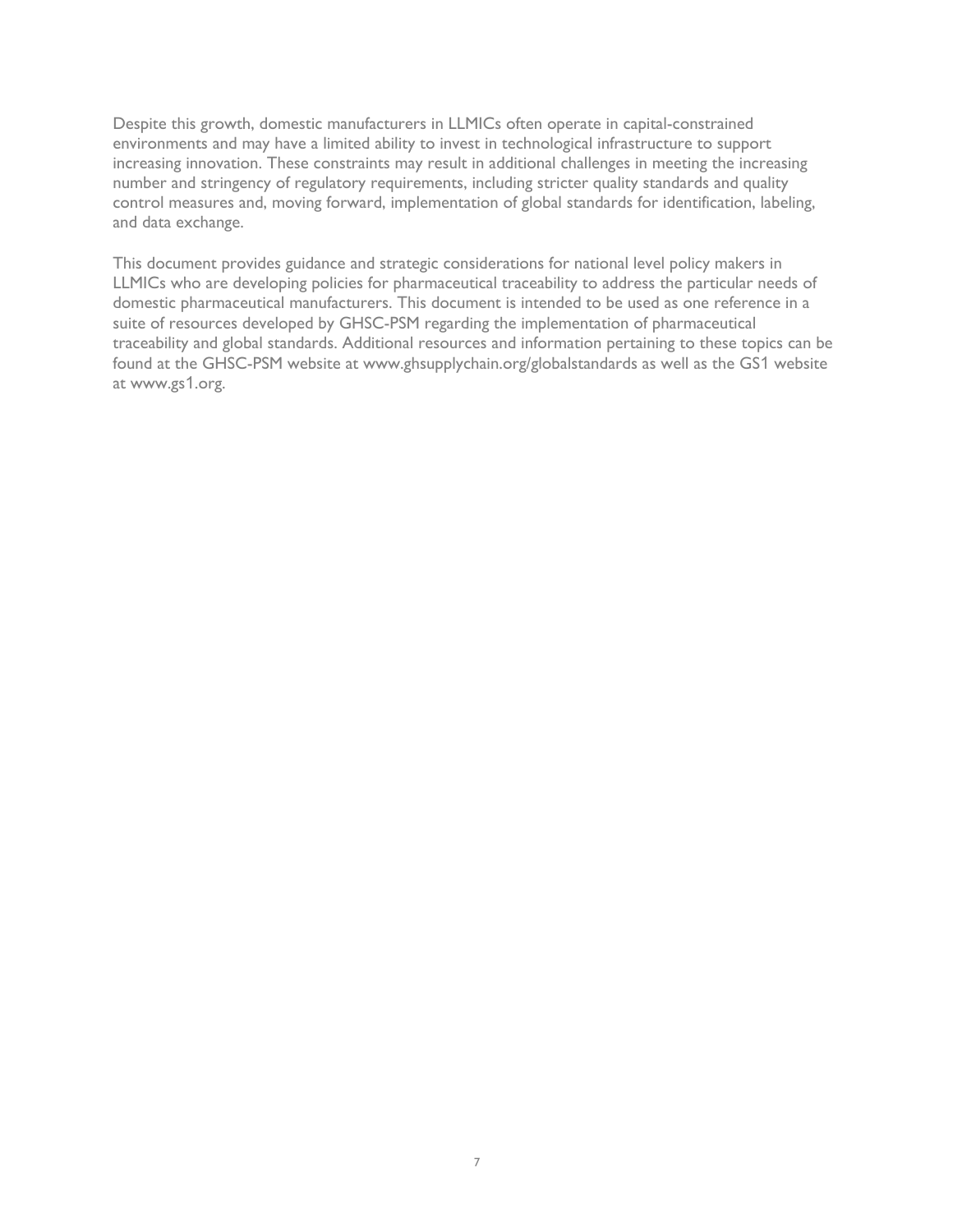## AN OVERVIEW OF GS1 GLOBAL STANDARDS

## **THE GS1 SYSTEM**

From an information management perspective, well-functioning supply chain systems require all parties to systematically synchronize the physical flow of products with the flow of data about them. This can be achieved by using a common business language within the framework of a comprehensive standards system. The GS1 system of standards is such a system, providing a comprehensive platform for companies to identify products and business entities, capture supply chain data, and share data with trading partners.

GS1 standards encompass identification standards, data standards, and automatic identification data capture (AIDC) standards such as barcodes. The table below summarizes some of the GS1 standards that support supply chain management and data visibility:

| GS1 Standards for Health Care Supply Chain Management |                                                                          |                                                                                                         |                                                                                                   |  |  |
|-------------------------------------------------------|--------------------------------------------------------------------------|---------------------------------------------------------------------------------------------------------|---------------------------------------------------------------------------------------------------|--|--|
|                                                       | <b>Trade Items</b>                                                       | Global Trade Item Number (GTIN)                                                                         |                                                                                                   |  |  |
| <b>Identification</b><br><b>Standards</b>             | <b>Locations &amp; Parties</b>                                           | Global Location Number (GLN)                                                                            |                                                                                                   |  |  |
|                                                       | <b>Logistics Units</b>                                                   | Serial Shipping Container Code                                                                          |                                                                                                   |  |  |
| <b>AIDC Standards</b>                                 | <b>GS1 Barcodes</b>                                                      | GS1-128<br><b>GS1 DataMatrix</b>                                                                        |                                                                                                   |  |  |
| <b>Data Standards</b>                                 | <b>Master Data:</b><br><b>GS1 Global Data</b><br>Synchronization Network | <b>Transactional Data:</b><br>Electronic data interchange<br>including:<br><b>GS1 EANCOM</b><br>GS1 XML | <b>Event Data:</b><br>Electronic Product Code<br>Information Services<br>Core Business Vocabulary |  |  |

## **TRACEABILITY MODELS**

Fundamental to any traceability model is availability of product data in conjunction with product flow. A traceability system maintains the flow of data about the product, including the master, transaction, and event information related to an item in the supply chain. However, the design and scope of any given traceability system implementation depends on the specific context and what that implementer – in health care, most often a regulatory authority – seeks to achieve. Traceability systems generally take on one of three models: verification, track and trace, or a hybrid approach.

In a verification model, the identification data (i.e., GTIN and serial number) encoded into the barcode is checked at a single point in the supply chain to confirm that it is assigned by the manufacturer of the product. Countries that implement this model must clearly identify whether verification occurs at the point of dispense (e.g., check at hospital, retail, or pharmacy) or end consumer/point of use (e.g., checked by the patient).

In a track and trace model, data are captured from trading partners as the product moves through the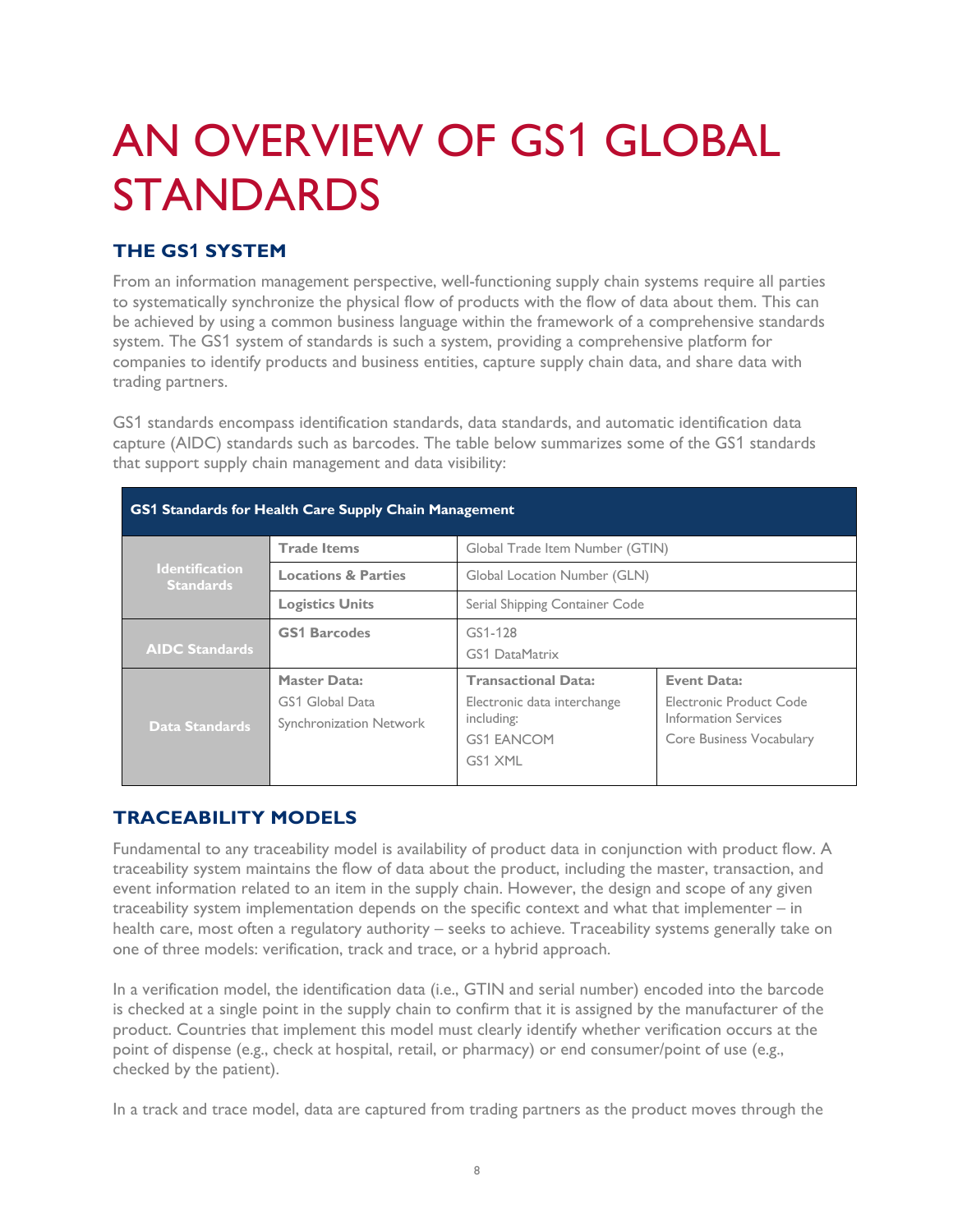supply chain, from the manufacturer to the end user. Countries that implement this model must clearly identify whether the scope of track and trace is chain-of-ownership (e.g., reporting by entities that currently have or have had legal title to the product), or chain-of-custody (e.g., reporting by entities that currently have or have had physical possession of the product). Integral to track and trace is the availability of master, transaction, and event data associated with the product at each point of the supply chain in scope.

While many countries implement a single traceability system, some implement both using a phased approach. Because verification has fewer requirements from an infrastructure and process perspective, some countries consider implementing this approach in the initial phase and building out additional track and trace capabilities at various points in the supply chain over a longer period of time.

## **SUPPLY CHAIN TRANSFORMATION**

Without standards, trading partners and systems (e.g., purchasing, inventory management, logistics, reporting, etc.) each use their own identifiers and data formats. This approach severs the connection between those systems, creating a high-maintenance, error-prone environment that adds complexity, inaccuracy, and cost. Using standards maintains their connection, enabling systems to be used collectively to enhance the quality and amount of data available to support operational processes. These capabilities and the associated benefits are why standards are such an integral part of data-driven industries like grocery, retail, etc., and why adopting and implementing standards in the global health supply chain presents such a tremendous opportunity.

A lack of globally recognized standards for product identification and data exchange in health care poses a number of risks and challenges to the global health supply chain. Without a global standard for identification, proprietary identification numbers currently in use are often reassigned or possibly duplicated at various points in the supply chain. Consequently, product identification is inconsistent across procurement agencies and supply chain stakeholders through to the end user. This results in limited visibility into product movement and availability, which poses a risk to supply chain security. Additionally, inconsistent use of barcodes or data carriers that capture the identification numbers in a scannable symbol on package labels prevents standardization in supply chain processes and operations, limiting efficiencies and cost savings.

For manufacturers, diverging country requirements also cause a manufacturing headache that results in higher costs and, for those operating in low- and middle-income areas, lost market opportunities. For those receiving health commodities, lack of a global standard for product identification can cause confusion (e.g., which barcode to scan when there are multiple) and limit the end user from verifying the authenticity of the product.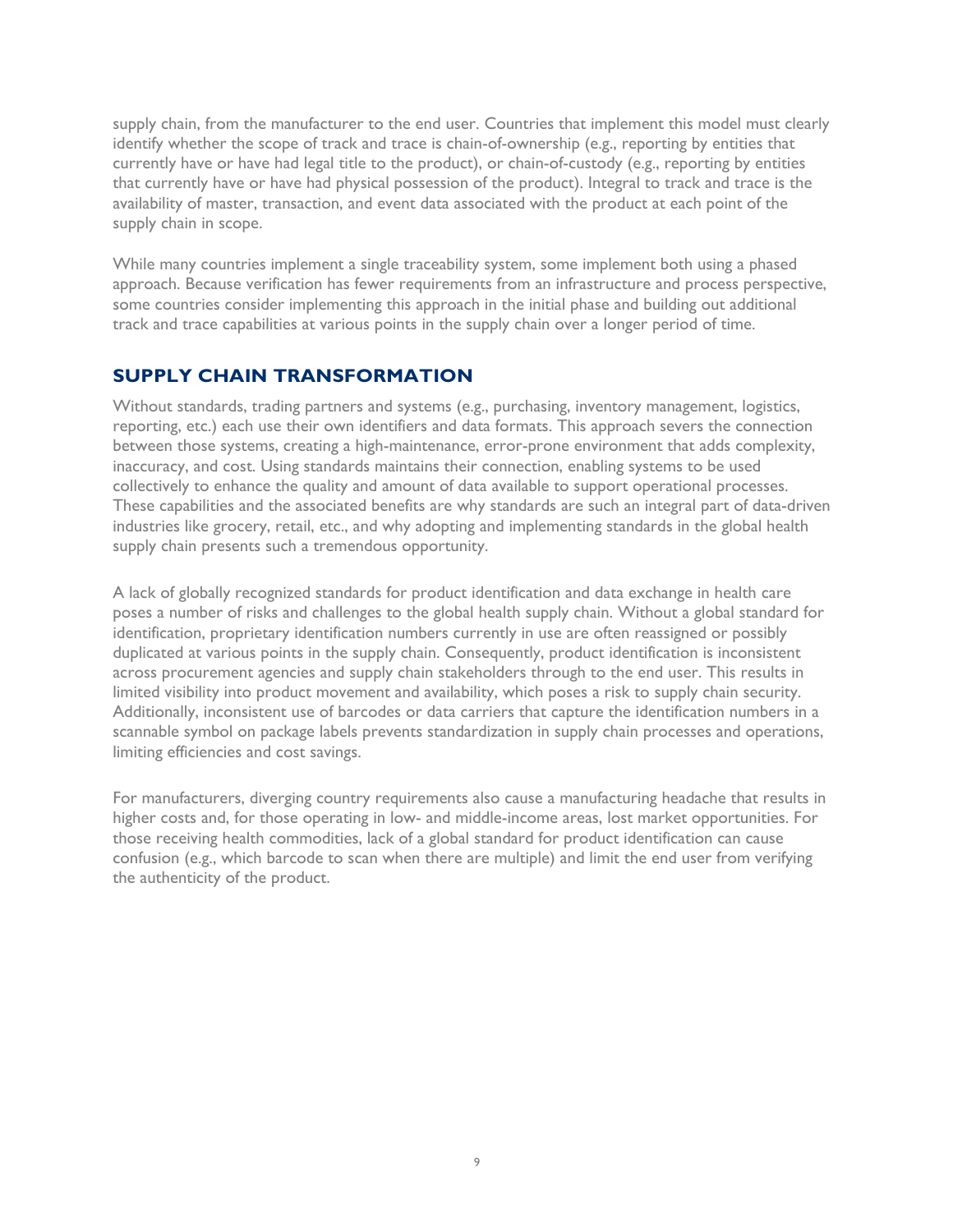## BENEFITS AND RISKS

Aligning around a single set of global standards can support processes and capabilities that create value for all participants in a supply chain, from business partners down to the patient. While the benefits of adopting global standards are numerous, the process of aligning around a single standard can also present inherent risks and challenges. This section discusses some of the major benefits and risks that regulators should consider when committing to the implementation of a global standard such as GS1 for identification of pharmaceutical products.

## **BENEFITS**

### **Supply chain data visibility**

Alignment of a product identification standard across the supply chain, in combination with automated data sharing via global networks, enhances the visibility of the product and its associated data from planning to delivery to the end user. Increasing data visibility can strengthen the supply chain in several ways:

- Improve visibility of product "status" (e.g., expired or about to expire product, previously recalled product)
- Improve product quality management (e.g., expired and/or recalled products are promptly identified)
- Provide visibility of where the product is within the supply chain
- Reduce data management costs
- Support systems interoperability, allowing access to linked data through identification keys across logistics, clinical services, insurance, and patient applications

#### **Increased patient safety**

The goals of the supply chain are to provide the right medication, at the right dose, by the right route, to the right patient, at the right time. Patient safety issues can be addressed through the use of standardized information to:

- Enable medication authentication to remove falsified or stolen product from reaching patients
- Improve recall management effectiveness, reducing the risk of patient harm
- Reduce drug shortages
- Improve pharmacovigilance and pharmacoepidemiology
- Reduce medication errors, such as inaccurate administration, through bedside scanning

#### **Ensured supply chain security and control**

Global supply chains, including for health commodities, face high security risks due to their complexity and global reach. Reporting movement of products through the supply chain, whether at the batch or unique item level, is important for security management and can allow protection against various threats, including:

- Falsified products
- Theft or diversion of products
- Reimbursement fraud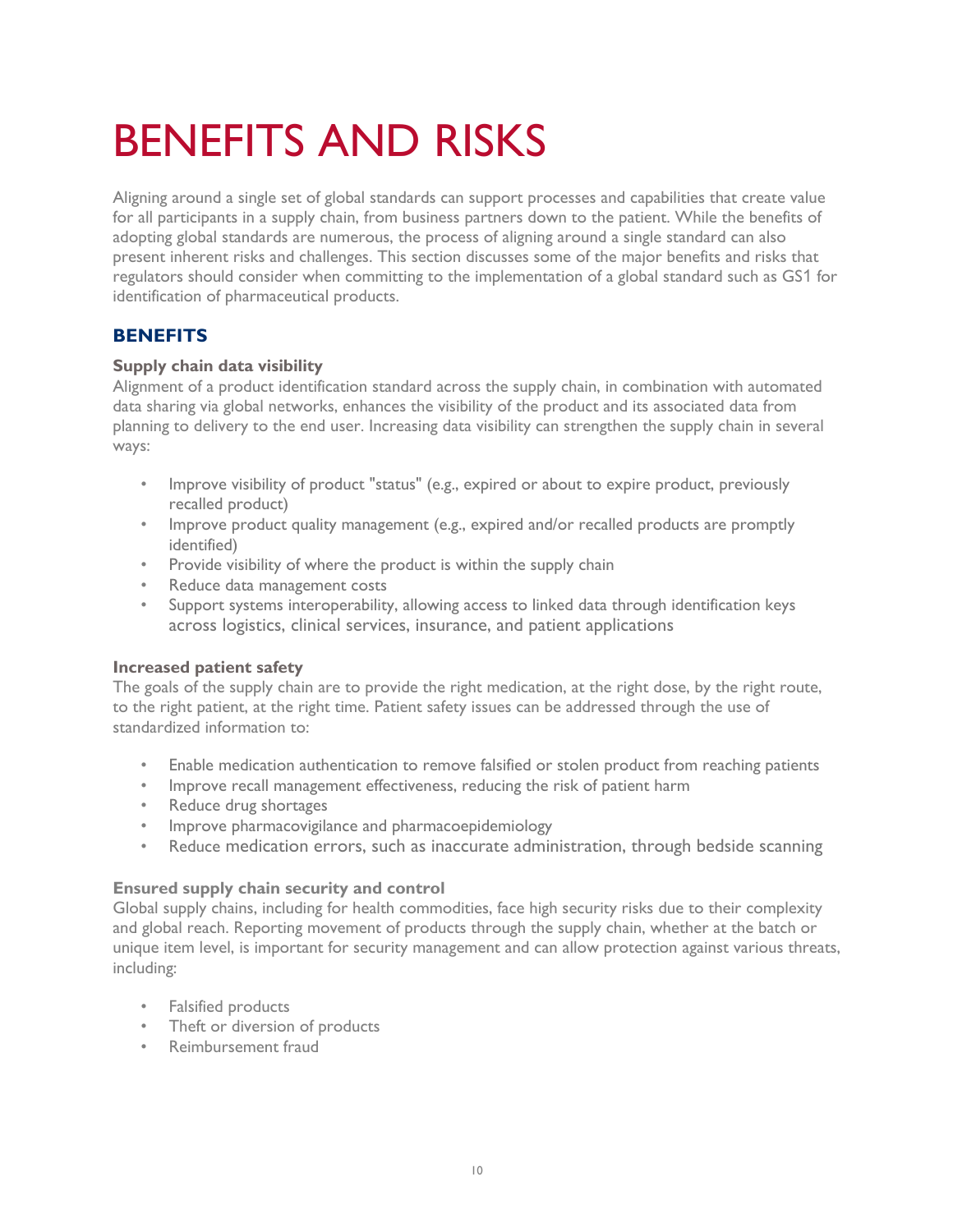#### **Increased supply chain efficiencies**

A supply chain that uses globally standardized product identifiers, labels, and transactions across a supply chain, from manufacturer to patient, can be much more efficient. Standardized labeling supports the automation of data capture (i.e., barcode scanning) at each point in the supply chain, reducing human error. The increased data quality from automatic and standardized data capture allows for the following benefits across the supply chain:

- Reduced manual processes in data capture for receiving, inventory management, picking, packing, and dispatching
- Improved ability to capture consumption data, resulting in better informed demand forecasting and inventory planning and reduced inventory management costs
- Improved efficiency and cost of "reverse" logistics processes (e.g., those used for returns, recalls)
- Improved efficiency of payment and payment monitoring processes
- Harmonized trade/customs clearance procedures

#### **Improved trade and business across borders**

Countries' use of their own proprietary identifiers and national/domestic labeling requirements results in higher costs for manufacturers and limits their flexibility to produce larger batch runs to serve orders from multiple markets. Standardized identification and labeling can eliminate this trade barrier by enabling products to be identifiable globally.<sup>7</sup> For domestic manufacturers, use of global standards also increases their ability to compete in other markets; without a global standard, manufacturers may be required to invest in multiple packaging lines or to produce smaller runs to meet varying requirements, which ultimately increases costs. Standards therefore help domestic manufacturers to prepare their products for domestic and global markets while also making it easier for potential buyers to purchase and use those products.

### **RISKS**

 $\overline{a}$ 

#### **Isolation of manufacturers in low resource settings**

Failing to consider the needs of domestic manufacturers during the development of a global standards implementation timeline can put them at risk of non-compliance and reduce their ability to compete in the marketplace. In many cases, domestic manufacturers may operate with less capital and more manual processes than their global counterparts. As such, they may not be able to respond to new regulations and requirements with the same speed as multinational manufacturers. Domestic manufacturers may then fail to become compliant, which places their business at risk. They may need additional support and extended phased timelines to assess the impact of new policies in order to plan, budget, and implement new systems and processes.

#### **Implementation without investment can inhibit benefits**

Implementation of a global standards policy without investing in the associated technology and process re-engineering required throughout the supply chain can inhibit a country's ability to see the benefits of aligning with global standards. Global standards are a foundational step of the process toward traceability and the subsequent benefits discussed above. However, standards are an enabler and not the complete solution; though they are the means for enabling traceability, additional interventions are

<sup>7</sup> "The Role of GS1 in International Trade and Border Regulatory Procedures." GS1. Accessed December 04, 2018. https://www.gs1.org/docs/tl/border-management-elearn/Role\_of\_GS1.pdf.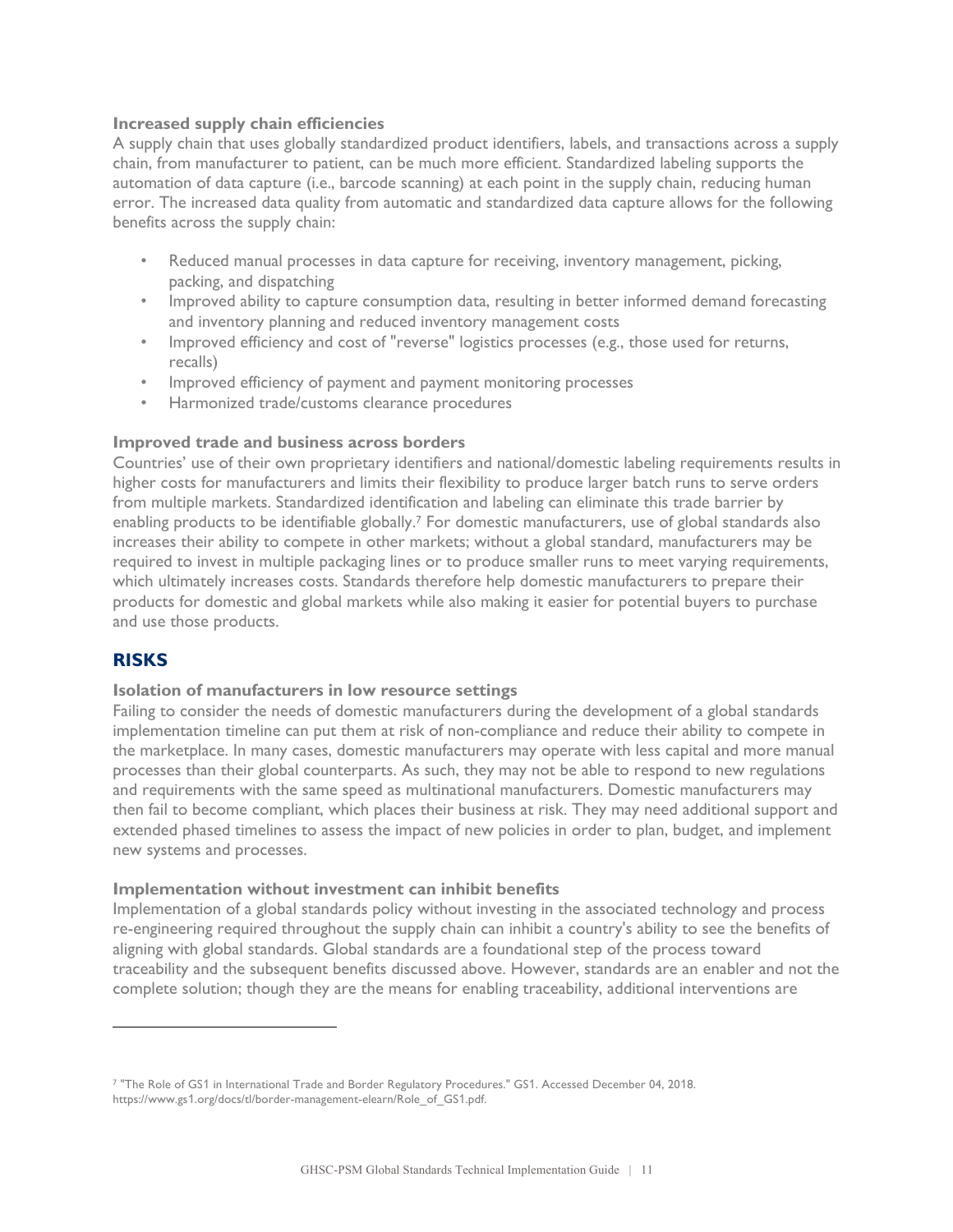required to meet that end. In addition to adopting a global standards policy or requirement, manufacturers need to invest in the technology and business processes, such as barcode scanners, traceability systems, and network infrastructure, which are required to access and utilize the data that global standards provide. Without these technologies and business processes in place, the ability to capture the benefits of global standards will be limited and jeopardize policy goals.

#### **Non-standard use of GS1 standards**

GS1 has worked with the health care community to develop and define a system of standards for use in the health care supply chain. Globally, there is consensus regarding which standards are needed to secure the supply chain—namely, the inclusion of a product's GTIN, batch/lot, expiry, and serial number. However, there is a risk that countries, in their implementation, will fail to harmonize fully with this global consensus. For example, countries may seek to build in additional requirements beyond globally used standards. This deviation from the global use of GS1 standards effectively creates a parallel or proprietary requirement for a specific market, increasing both costs and lead times. When those additional requirements are country-specific, they can also hinder the manufacturer's ability to supply that product across borders. To mitigate this risk, GS1 can advise on the recommended set of standards to use to accomplish traceability policy goals while minimizing cost and implementation challenges for the health care industry.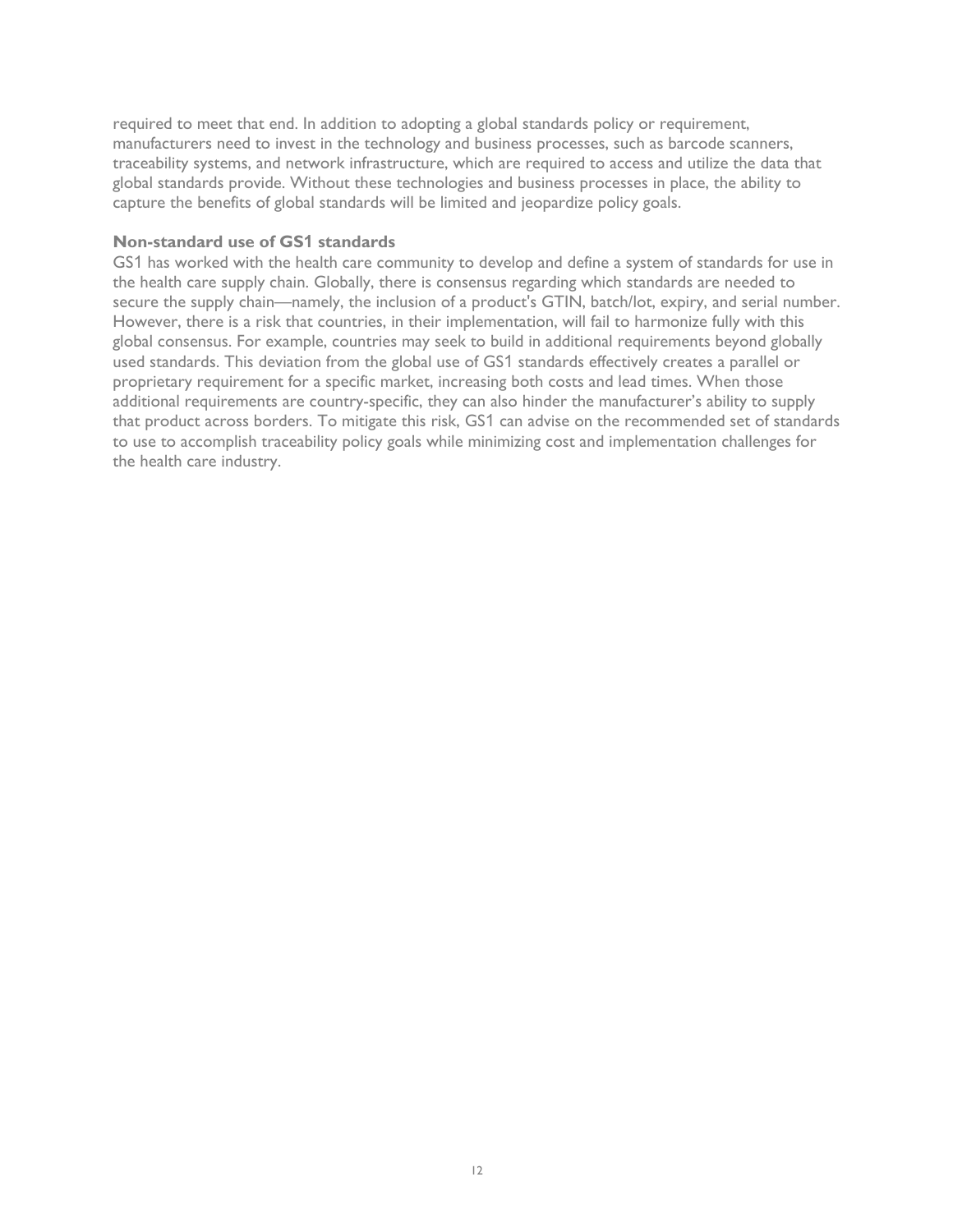## CONSIDERATIONS FOR LEGISLATIVE DESIGN

Globally, a number of countries have already began or completed implementation of traceability initiatives, with some leveraging global standards and others developing proprietary requirements. A review of these policies reveals a series of good practices and potential pitfalls. Based on the experiences of these countries, regulators and other stakeholders in the implementation journey should consider the following good practices and potential pitfalls when developing policy, legislation, and regulations.

## **GOOD PRACTICES**

#### **Engage key stakeholders from the start**

It is important to identify and engage all key stakeholders (e.g., regulatory bodies, GS1, donors, procurement agencies, suppliers, domestic manufacturers, wholesalers, dispensers) from the beginning of the traceability planning process. Engagement should include education and awareness-building among these key stakeholder groups on the benefits of traceability and the existing global standards used in the health care industry to enable traceability across the supply chain. Prioritizing stakeholder engagement prior to launching an initiative facilitates consensus, achievability, and alignment prior to moving forward.

In many instances, this stakeholder group can form the basis of a governance body (e.g., steering committee, technical working group) to plan, organize, and drive the initiative. This can help prevent any misinterpretations and, for domestic manufacturers, can ensure their needs are heard and that developing policies are inclusive of their business. Stakeholder engagement can include convening stakeholder meetings, soliciting their input prior to drafting policy, and circulating draft policy for feedback prior to submitting it for ratification. Over the course of implementation in Argentina, 72 rounds of legislation were drafted before moving forward. Traceability implementation is an iterative process and providing stakeholders opportunities to engage and issue feedback results in a stronger end solution.

#### **Where in the world?**

#### *Ethiopia*

 $\overline{a}$ 

In Ethiopia, the implementation of global standards is being driven by the Ethiopia Food, Medicine, and Health Care Administration and Control Authority (EFMHACA). From the conception of their traceability initiative, EFMHACA prioritized engaging domestic manufacturers, academia, GS1, and other key stakeholders in their planning and roadmap development, listing "Establish national alliance to support implementation of traceability" as a strategic objective in their latest draft implementation plan published on June 20, 2018. To this end, they have established a Traceability Office, a National Traceability Steering Committee, and technical working groups to support the continued involvement of all key stakeholders. $8$ 

<sup>8</sup> "Pharmaceutical Traceability Strategic Plan." Accessed December 04, 2019. http://www.fmhaca.gov.et/documents/Strategic plan For Traceability Implementation.pdf.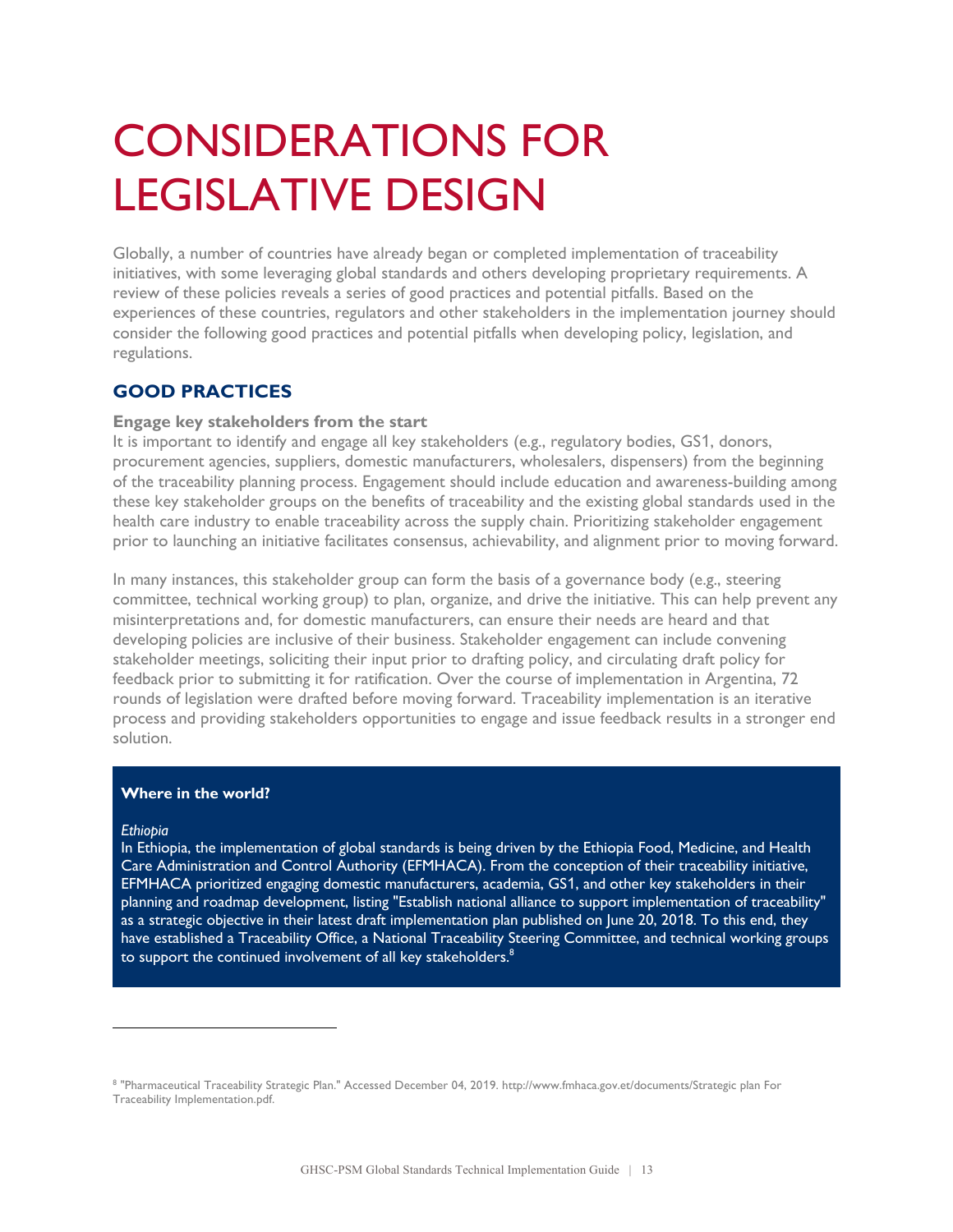#### **Define your vision and develop a strategy for implementing traceability**

The motivation for implementing traceability can vary by country and understanding and defining these motivations is important in directing the vision and strategy for implementation. Whether it is to address SF medicines in the supply chain or to control reimbursement fraud, a country should understand their reasons for implementing traceability and what they seek to achieve through the use of global standards. This understanding is crucial to defining the scope of the implementation as well as selecting what traceability model best fits the country's needs. Stakeholder engagement (discussed above) is foundational to developing a vision and strategy because it will capture and consider the perspective and capabilities of those who are required to participate in a country-specific traceability implementation.

#### **Where in the world?**

#### *Rwanda*

In June 2018, the Rwandan Ministry of Health, with the support of the USAID's Global Health Supply Chain Program-Procurement and Supply Management (GHSC-PSM) project, hosted a workshop for public- and private-sector stakeholders to launch the pharmaceutical traceability initiative. The group worked to establish the vision for pharmaceutical traceability in Rwanda and defined a roadmap for implementation, leveraging GS1 global standards and assessing the current state and identifying gaps. One workshop output was a national strategy document, "Rwanda National Vision & Strategy for Pharmaceutical Traceability Leveraging GS1 Global Standards."

#### **Conduct pilots before scaling up traceability implementation**

Pilot testing can validate whether proposed requirements will support achievement of the stated vision and confirm that the capabilities and technologies needed to ensure a scalable solution are in place and functioning as planned. Pilot testing allows countries to adjust their approach as needed based on practical implementation experience prior to scaling implementation across trading partners and product categories. Participation in pilots is particularly useful for domestic manufacturers, who have less flexibility to adjust to requirement changes once they have entered their production environment.

#### **Where in the world?**

#### *Brazil*

 $\overline{a}$ 

Brazil rolled out a one-year pilot in August 2017 that affects three product categories. This was followed by an eight-month evaluation period, started in August 2018, to review pilot results and adjust the approach as necessary prior to full roll-out. Needed steps and modifications prior to full roll-out that the evaluation identified included definition of their full-scale implementation plan, revision of regulations, and analysis, correction, and validation of their system.<sup>9</sup>

<sup>9</sup> "Brazil." Verification for Pharmaceutical Manufacturers | TraceLink. Accessed December 04, 2018. https://www.tracelink.com/solutions/globalcompliance/brazil.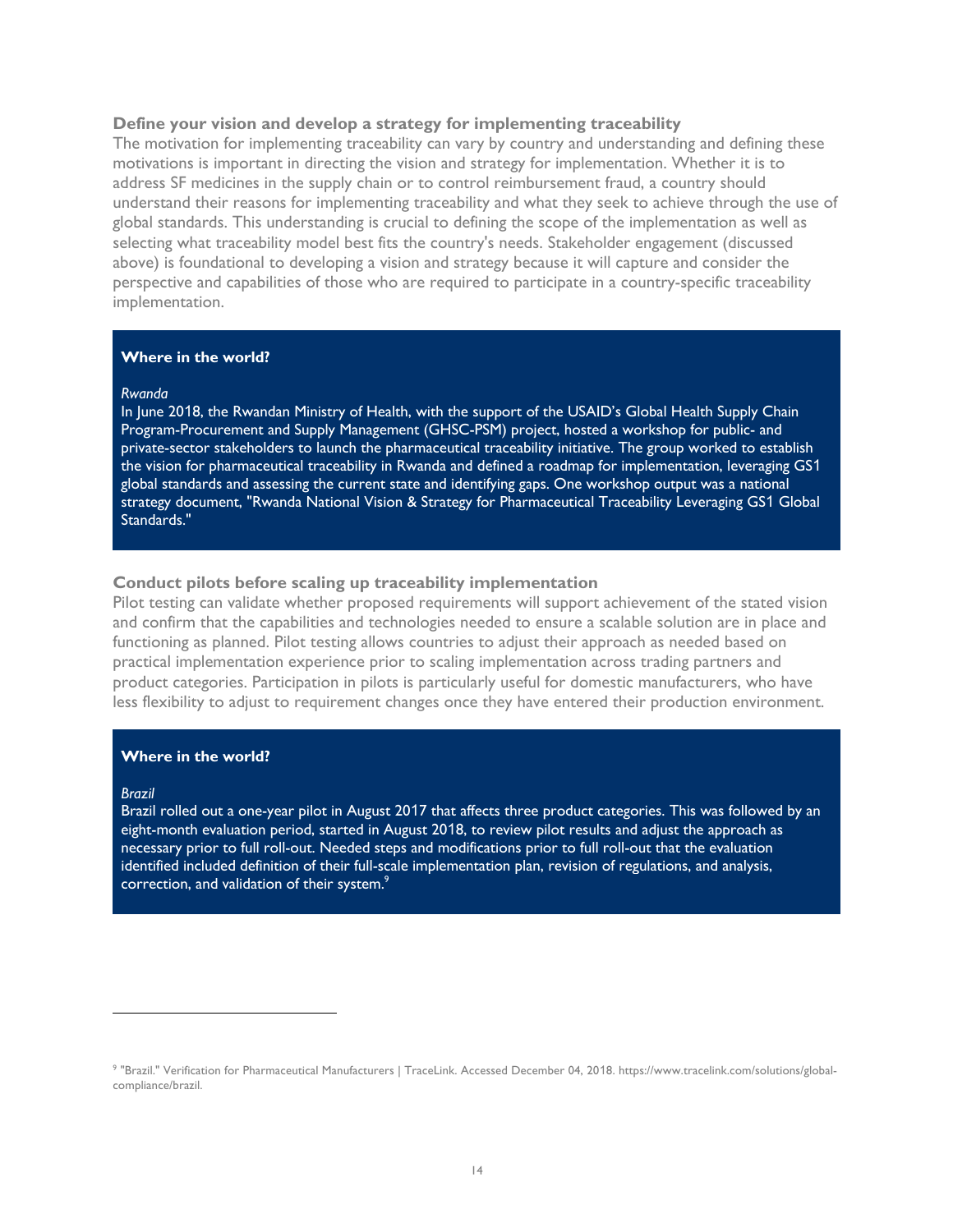#### **Phase in implementation of capabilities**

Due to the complexity of people, process, and technology change required by all trading partners to implement traceability, countries should consider developing a roadmap detailing iterative steps toward achieving the long-term vision. To date, many implementations that were successful used a phased approach, progressively developing capabilities over time based on the objectives defined by the country. This approach helps assure all trading partners have the time needed to plan, test, and scale each phase, adjust as necessary, and build momentum and promote long-term success.

Global standards can enable capabilities from batch-level traceability, to product authentication, to fullscale track-and-trace of serialized products through each step in the supply chain. These capabilities each require increasingly complex and sophisticated systems, technologies, processes, and coordination across the supply chain, and interdependencies within the system mean that all levels of the supply chain must adhere to the new system for it to work. For example, products must be labeled with barcodes prior to logistics partners being able to scan and report on the events surrounding those barcodes to a national system.

Implementing countries should understand these various capabilities and assess which requirements are needed to address the immediate needs of their country (i.e., which capabilities do we need now versus what can we phase in over time?). This assessment can help to inform the development of a roadmap for implementation that addresses both immediate needs and long-term goals.

#### **Where in the world?**

#### *Turkey*

With a long-term vision in mind, Turkey began the first phase of their implementation in 2010 with the application of a serialized 2D/GS1 DataMatrix barcode. Each year since, they have phased in additional requirements and capabilities, from point-of-dispense verification in 2011, to introducing a smartphone application for point-of-use patient verification in 2014.<sup>10</sup>

#### *United States*

Through their 2013 Drug Supply Chain Security Act (DSCSA), the United States established a timeline for phasing in traceability capabilities over approximately 10 years. With the ultimate goal of serialized item-level traceability by 2023, the DSCSA introduced lot-level management in 2015 and began a two-year effort to phase in item serialization in 2017.<sup>11</sup>

#### *Argentina*

 $\overline{a}$ 

In addition to phasing in capabilities over the course of an implementation, countries may use a phased approach to scale regulations across product categories and manufacturers. Argentina implemented standards regulations for the highest risk commodities (e.g., high-cost, low-incidence medicines; oncology drugs; antiretrovirals) first in 2011. They then expanded these requirements by risk category to additional product groups each year after the initial implementation. As most domestic manufacturers focus on the production of essential medicines and not the highest risk commodities, this approach provides them with longer timelines needed for compliance.<sup>12</sup>

<sup>&</sup>lt;sup>10</sup> Geris, Yeliz. "GS1 Turkey, İTS -Turkish Pharmaceutical Track and Trace System." 2013. Accessed December 04, 2018. https://www.gs1.org/docs/healthcare/Wed\_9h25\_YelizGeris\_Turkey.pdf.

<sup>&</sup>lt;sup>11</sup> "Meeting the Needs of DSCSA Requirements." GS1 US. 2018. Accessed December 04, 2018.

https://www.gs1us.org/industries/healthcare/standards-in-use/dscsa.

<sup>&</sup>lt;sup>12</sup> Maximiliano Derecho, "Evolution of Traceability in Argentina," GS1, accessed December 04, 2018,

https://www.gs1.org/docs/healthcare/10h30\_Evolution\_of\_traceability \_Derecho\_eng.pdf.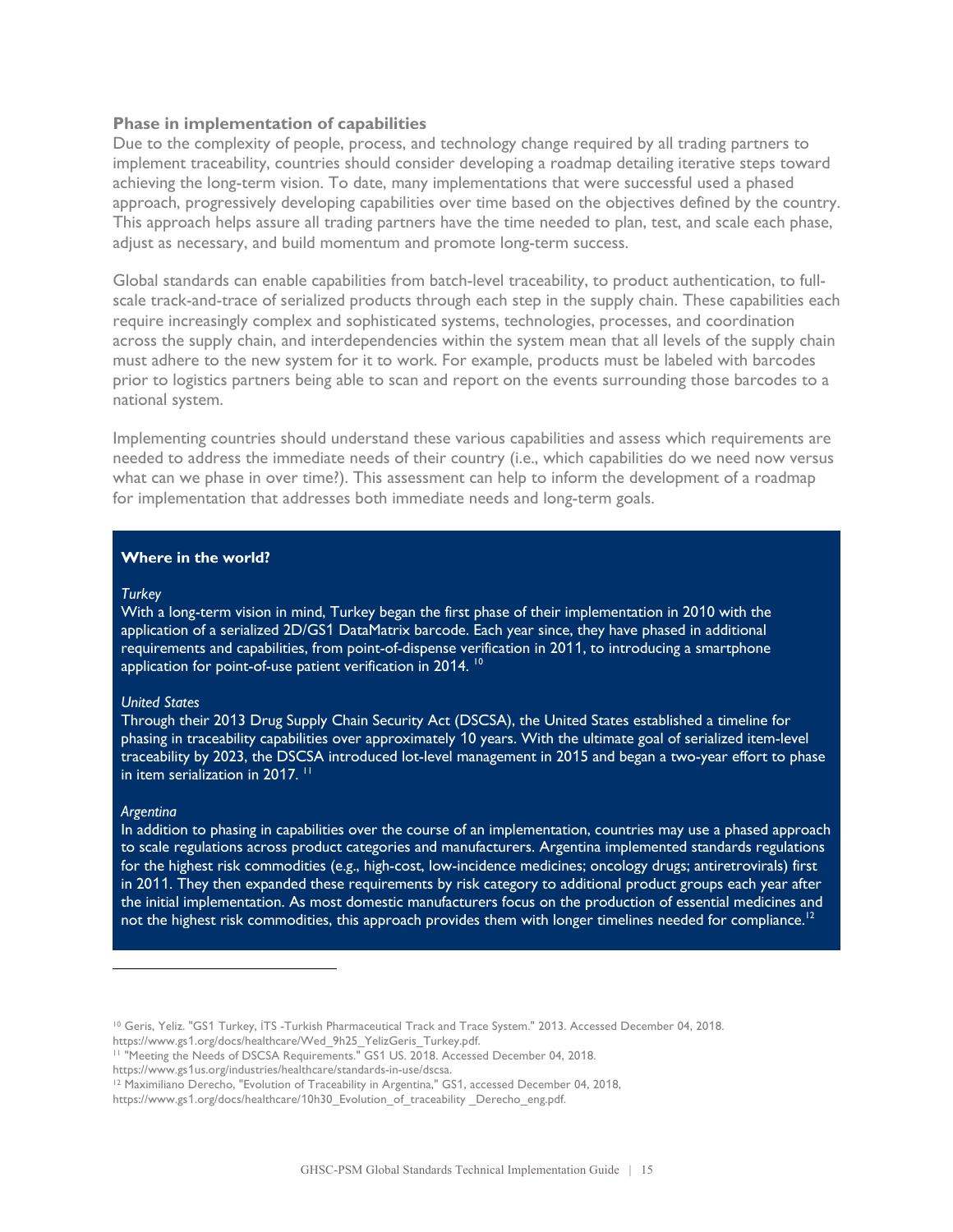### **POTENTIAL PITFALLS**

#### **Developing proprietary solutions in lieu of adopting global standards**

Countries that require proprietary solutions as part of their traceability implementations may increase the cost of manufacturing and reduce flexibility in the ability of manufacturers to supply their markets. This can also pose a risk to commodity security, in particular for countries with relatively small markets, which run an increased risk of manufacturers withdrawing from commerce. Domestic manufacturers are disproportionately affected by proprietary solutions, which can pose significant technical challenges and hinder their capacity to supply to global markets. Proprietary solutions, such as requiring a national tax stamp on packaging, commercial serialization solutions, or use of a national identification number rather than a global identification number, force manufacturers to manage varied requirements for products for export versus domestic sale. Limiting implementation to one standard that can be used domestically, regionally, and globally reduces equipment and processing costs. Some countries that have implemented proprietary solutions in the past have moved toward a single global standard after realizing the significance of this burden on their domestic manufacturing community and the departure of global manufacturers due to their unwillingness to implement single-country solutions.

#### **Implementing prior to long-term strategic alignment**

Prior to moving forward with an implementation, all key stakeholders must be aligned on a clear, wellinformed vision and strategy. Moving forward in the short-term without understanding the big picture and long-term goals can result in unforeseen challenges in the future. To prevent this, all critical stakeholders need to share a common understanding of the traceability initiative and global standards requirements. These stakeholders should develop a comprehensive, long-term (e.g., minimum 5-10 year) implementation roadmap, and all parties involved should understand both the immediate and long-term expectations, dependencies, and risks. This will help to ensure than any investments required by manufacturers and other trading partners are considered with the long-term requirements and capabilities in mind.

#### **Misalignment with global use of a standard**

 $\overline{a}$ 

Collaboration with the global community (i.e., GS1, manufacturers, distributers, supply chain partners, donors, etc.) is essential when developing an implementation plan to ensure a clear vision of global standards and their application. Countries that have diverged from the largely harmonized requirements for health care have unintentionally created non-standard, customized requirements despite their intention to align with global standards. As such, domestic manufacturers are challenged with implementing dual processes and equipment configurations for domestic and export products.

The GS1 Global Office and/or local GS1 Member Organizations (MOs) can serve as an important resource during the development of an implementation plan. GS1 MOs have expert knowledge of the global standards and how they are applied globally and can provide education and training in this context. In an instance where a country does not have an MO, they can work with an MO of a nearby country, region, or the global office.13 Engagement with local MOs, as well as other members of the health community (e.g., donors, WHO, World Bank, procurement agents), should take place throughout a traceability implementation journey to ensure initial and continued alignment with the global use of standards.

<sup>&</sup>lt;sup>13</sup> For a complete list of GS1 Member Organizations, please visit: https://www.gs1.org/contact/overview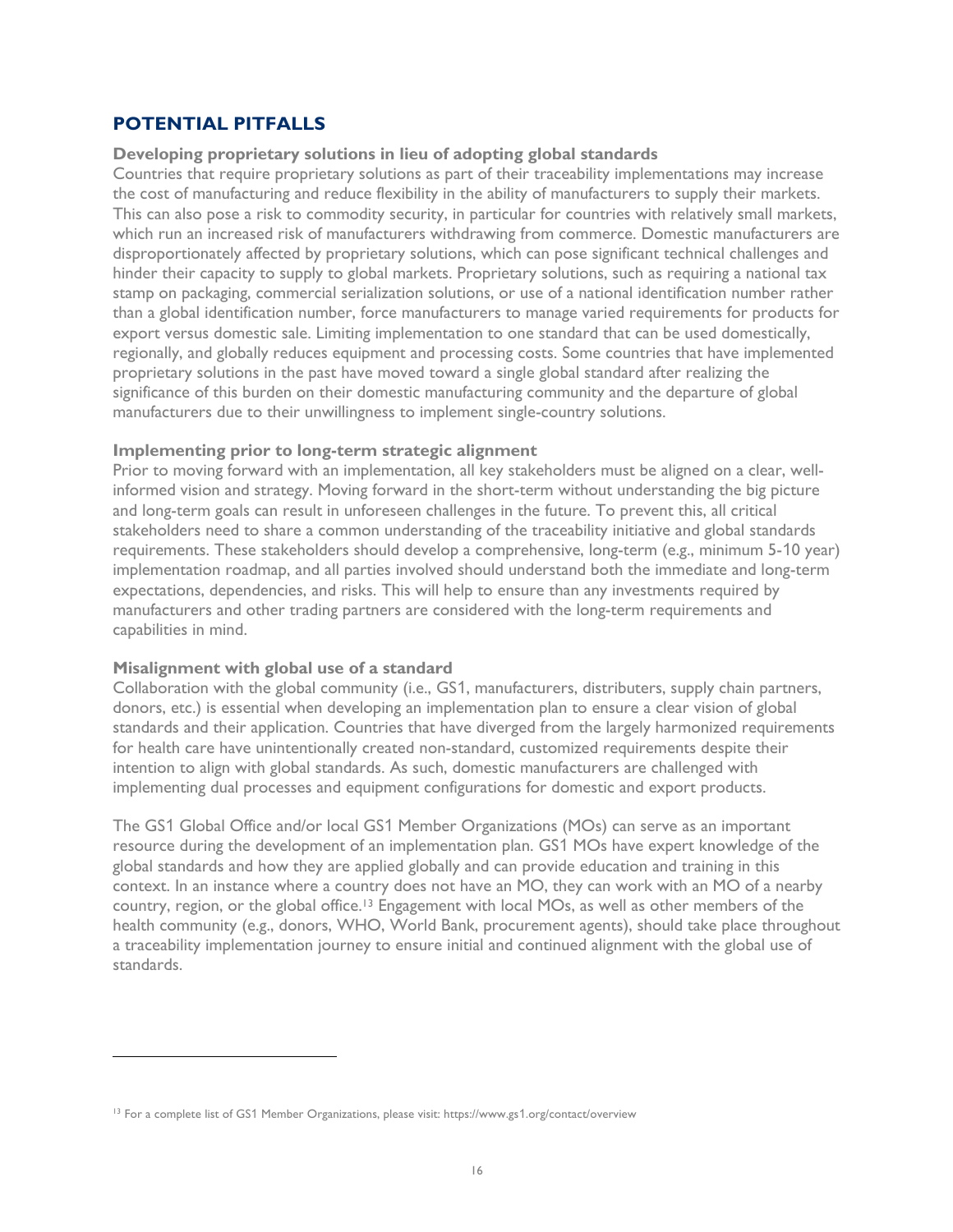#### **Accelerated implementation timelines**

Requiring manufacturers to comply under accelerated timelines can dramatically increase risk of noncompliance for domestic manufacturers and other members of the supply chain. For example, some countries have required full compliance with new requirements in as little as six months. Short timelines such as these do not allow the involved parties to identify appropriate resources, budget, fully execute required testing, or build on lessons learned from different stages of the implementation. Traceability implementation should be an iterative process, using observations and lessons learned from each stage to refine process, drive momentum, and promote success moving forward. Incorporating time into implementation roadmaps for this to occur is key to a successful implementation.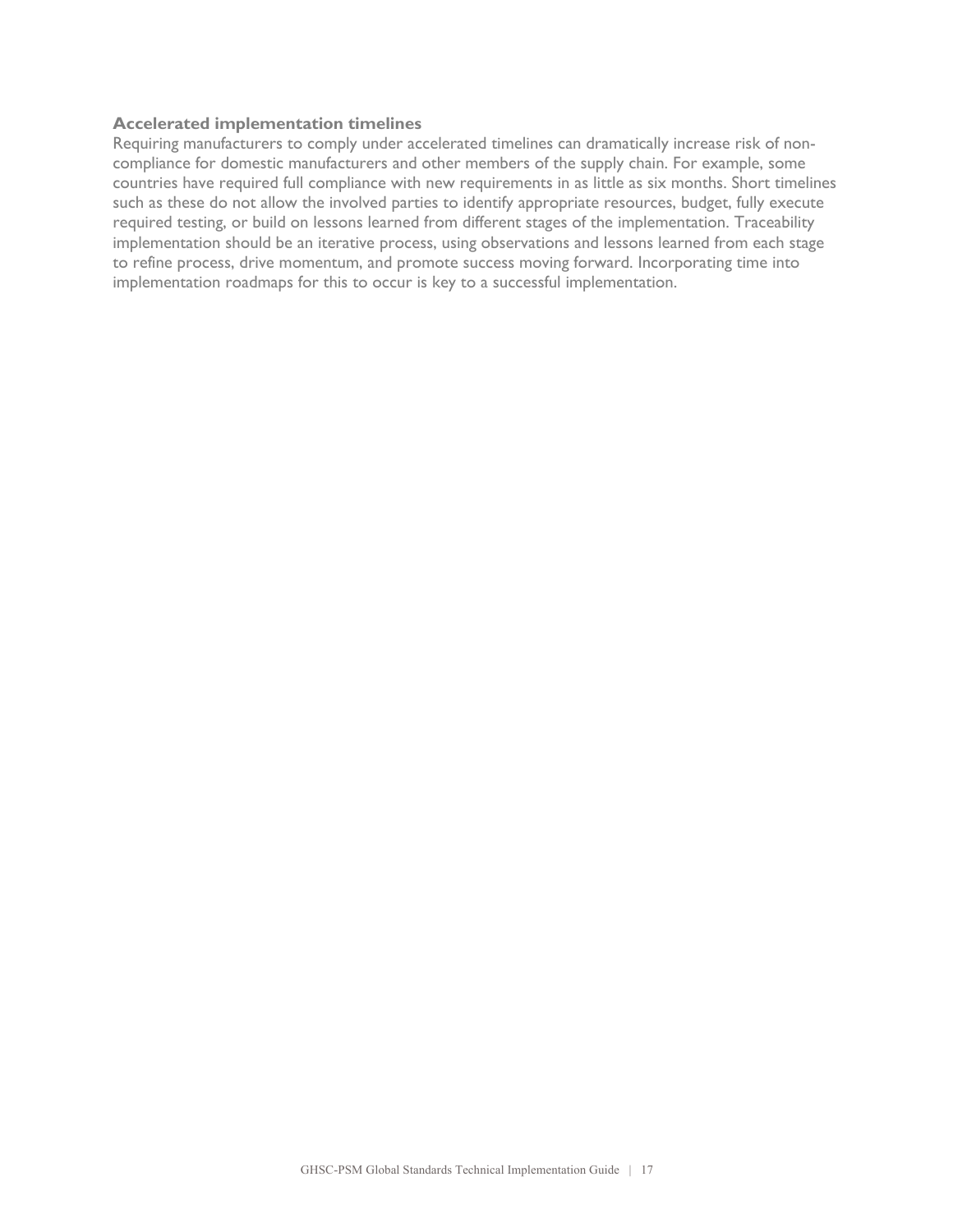## IMPACT ON DOMESTIC MANUFACTURERS

## **PEOPLE**

Implementation of global standards and traceability is an ongoing process, not a one-time event. The processes, systems, and technology for traceability can be complex, especially around governance and management of master, transaction, serialization, and event data. Manufacturers will develop new capabilities within their existing workforce and in some cases, hire additional experts for assistance during their transition. This education and capabilities development is imperative and will be ongoing over the duration of implementation. Support through this process can be provided by those leading the traceability initiative, GS1 MOs, or solution providers who can partner with manufacturers to implement these requirements.

## **SYSTEMS & TECHNOLOGY**

Manufacturers will require additional investment in systems and technology to meet emerging mandates for product identification, labeling, and data exchange. Systems will need to have the capability to generate, manage, and share key data elements, and interfaces will need to be developed to share that data with national traceability systems. The investment required will depend on the scope and requirements of the implementation. For example, the capabilities required to print and manage serialization data are much more sophisticated than those required for GTIN, batch/lot, and expiry date. Similarly, the capabilities required for printing directly on the pack are more advanced than those required to print and place a sticker label. Additional investments (e.g., barcode printers and scanners) will be necessary to print and test barcoded product labels.

## **BUSINESS PROCESSES**

Identifying and labeling products leveraging GS1 standards will have limited benefit for the manufacturer if their business processes are not also updated to take advantage of these new capabilities. The evolution from implementing the standards in information technology systems to implementing them in business processes marks an important transition for any standards adoption effort. The effort involves reviewing and altering business processes in light of the new technical capabilities (e.g., AIDC, electronic transactions, etc.) to identify opportunities to fuel operational efficiencies both internally and with external trading partners. It is a vital turning point where an organization methodically charts a course for improving operations and seeing real world results.

## **COSTS**

 $\overline{a}$ 

This section is intended to provide a high-level understanding of the areas of investment required for manufacturers to implement global standards. The type and cost of the equipment and technologies listed below can vary greatly based on the market for solution providers, existing manufacturer capabilities, and the sophistication of a country's implementation. For more detailed information and cost estimates, please reach out to a certified solution provider.14

<sup>&</sup>lt;sup>14</sup> For a list of certified solution providers, please visit: https://www.gs1us.org/tools/solution-provider-finder/solution-provider-finder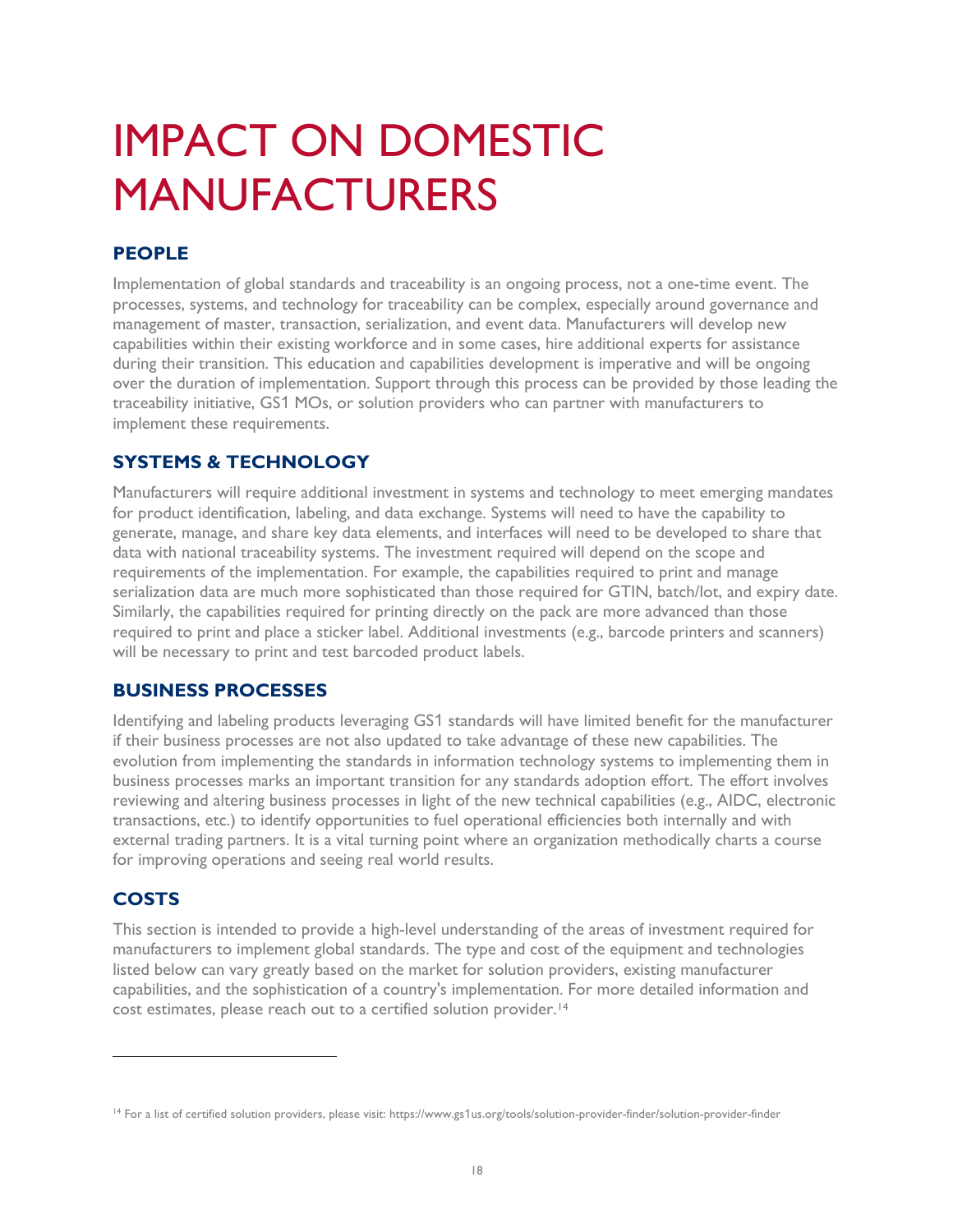*Capital investments* include the costs associated with acquiring the equipment and technologies for implementation. These represent a one-time investment that can be amortized over time, with expectation of recovery through earnings and costs savings over several years. These costs vary depending on the desired capabilities (more complex requirements often require more sophisticated technologies) and the scale of the solution (e.g., manufacturers with more production lines will require more scanners than those with fewer production lines). For a rough estimate of the equipment and software costs involved in a traceability implementation, please refer to Table 1 below.

| Hardware | Manufacturers will need to invest in additional hardware, such as<br>printers and scanners. The required level of investment in hardware will<br>depend greatly on the manufacturer's existing technical infrastructure. In<br>some instances, some of their existing hardware can be retrofitted to<br>meet the manufacturer's needs while in others, a total replacement may<br>be required.                                                                                                                                                                                       |
|----------|--------------------------------------------------------------------------------------------------------------------------------------------------------------------------------------------------------------------------------------------------------------------------------------------------------------------------------------------------------------------------------------------------------------------------------------------------------------------------------------------------------------------------------------------------------------------------------------|
| Software | To operationalize their new or upgraded hardware, manufacturers will<br>need to invest in software that can capture the GTINs, GLNs, and other<br>related product data attributes in enterprise resource planning<br>applications or other internal software applications. A manufacturer's<br>investment for software will depend on their desired capabilities. For<br>example, serialization will require a more sophisticated software<br>application, and within that, aggregation for track and trace will be more<br>sophisticated than serialization for verification alone. |

*Table 1.* From GS1's "Regulatory Roadmap: Traceability of Medicinal Products", an example of capital investment costs for a traceability implementation $15$ 

| <b>Typical Track and Trace Solution in Emerging Markets</b> |                                                  |                                        |     |                     |
|-------------------------------------------------------------|--------------------------------------------------|----------------------------------------|-----|---------------------|
| <b>Type</b>                                                 | Capital                                          | Item/                                  | Qty | $Cost($ \$)         |
| <b>Hardware</b>                                             | Serialization print & verify                     | Serialization print & verify equipment |     | $$13,000 - $17,000$ |
|                                                             | Tamper evidence                                  | Tamper evidence module                 |     | \$28,000 - \$50,000 |
|                                                             | Warehouse station                                | Rework station                         |     | $$7,000 - $17,000$  |
|                                                             | Quality assessment station                       | Rework station                         |     | $$7,000 - $17,000$  |
| <b>Software</b>                                             | Plant software                                   | License                                |     | $$15,000 - $50,000$ |
|                                                             | Line software                                    | Included in equipment prices           |     | \$0                 |
|                                                             | Integration to internal<br>communication systems | If necessary                           |     | $$6,000 - $25,000$  |

*Operational startup costs* include the upfront operational costs associated with preparing a manufacturing environment for global standards implementation.

 $\overline{a}$ 

<sup>15</sup> "Regulatory Roadmap: Traceability of Medicinal Products." 2018. Accessed December 7, 2018. https://www.gs1.org/docs/healthcare/Public-Policy/GS1\_Healthcare-ROAD-MAP\_FINAL.pdf.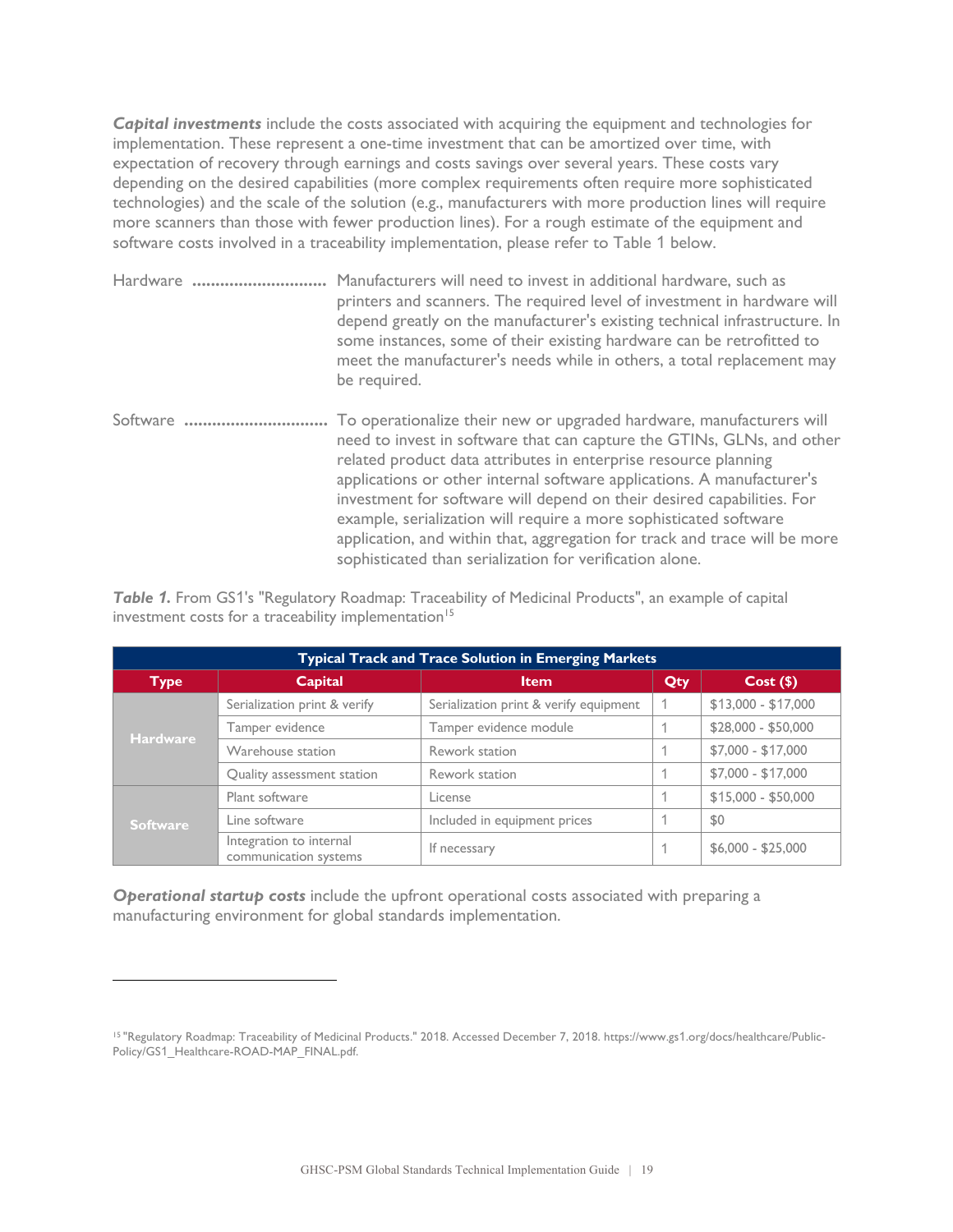|          | GS1 Registration  Registration with a GS1 MO is required to receive a GS1 company<br>prefix to support assignment of GTINs and GLNs. As enrollment is<br>managed by GS1 MOs, this fee may vary by country. <sup>16</sup>                                                                                                                                                                                                                                                                                                                                                        |
|----------|---------------------------------------------------------------------------------------------------------------------------------------------------------------------------------------------------------------------------------------------------------------------------------------------------------------------------------------------------------------------------------------------------------------------------------------------------------------------------------------------------------------------------------------------------------------------------------|
|          | Engineering Costs  Engineering personnel will be required to install the hardware, set up<br>and integrate the new software applications, and test the validity of<br>applications and labels.                                                                                                                                                                                                                                                                                                                                                                                  |
|          | Training and Education  With new technologies, software, and business processes being<br>introduced, training and education are vital components of the<br>implementation process. To enhance understanding and support<br>adoption of the GS1 system of standards, a manufacturer's workforce<br>needs training to properly utilize the new technologies and operate<br>under any revised business processes. The cost of this effort will vary by<br>manufacturer and depend on factors such as workforce size, scope of<br>process changes, and selected training resources. |
| Downtime | Downtime should be expected as manufacturers work to retrofit or<br>replace their production lines. Downtime will have a different financial<br>impact on each manufacturer, depending on factors such as the time<br>needed for upgrades, overhead costs, and the value of their production<br>time.                                                                                                                                                                                                                                                                           |
|          | Ongoing costs include the recurring costs that are expected for the remainder of a manufacturer's<br>operations after an initial implementation. These recurring costs are to be included in an annual budget.                                                                                                                                                                                                                                                                                                                                                                  |
|          | GS1 licensing  Following the initial registration fee, a licensing fee is charged annually,<br>commonly based on the number of GTINs or GLNs being managed by<br>the manufacturer. This fee is managed by GS1 MOs and may vary by<br>country. <sup>17</sup>                                                                                                                                                                                                                                                                                                                     |
|          | Maintenance  To ensure continued operation of technological infrastructure, including                                                                                                                                                                                                                                                                                                                                                                                                                                                                                           |

any new hardware or software applications, routine maintenance will be required. This includes equipment maintenance, software maintenance

 $\overline{a}$ 

licenses, and upgrades as necessary.

<sup>&</sup>lt;sup>16</sup> GS1 registration and licensing fees vary by country and can be found publicly on the GS1 MO websites.

For a complete list of GS1 MOs, please visit https://www.gs1.org/contact/overview.<br><sup>17</sup> GS1 Registration and Licensing fees vary by country and can be found publicly on the GS1 MO websites. For a complete list of GS1 MOs, please visit https://www.gs1.org/contact/overview.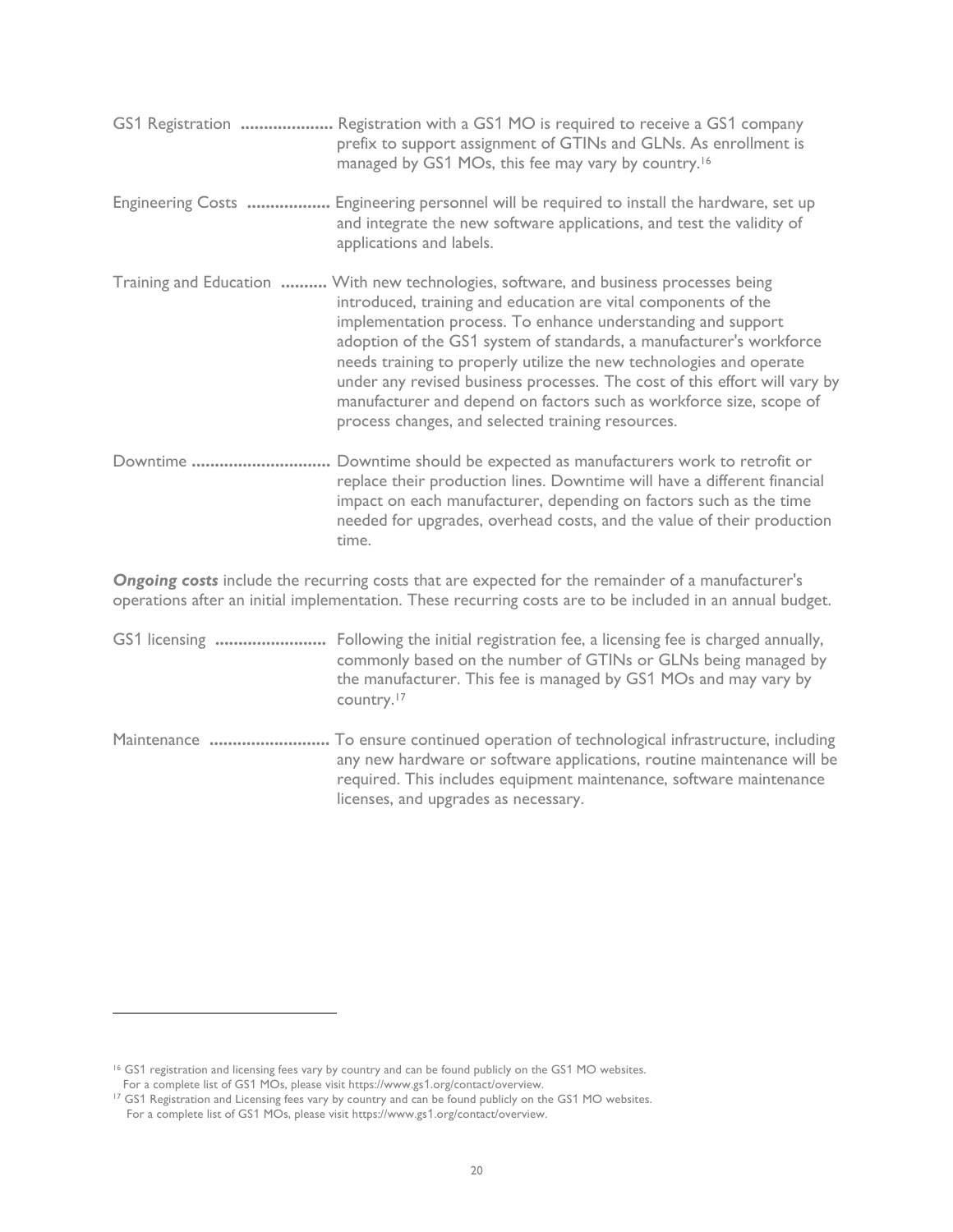## SUPPORTIVE FINANCING MODELS FOR NATIONAL GOVERNMENTS

Domestic manufacturers in low-and-middle income settings may not yet have the people, processes, or technology to meet global traceability mandates and subsequent global standards identification, labeling, and data exchange requirements. As such, significant investment may be required to develop the technological infrastructure and business processes needed for global standards compliance. While adoption of global standards will eventually translate to cost reductions and financial benefits for domestic manufacturers, they may struggle to finance the initial investments required to meet compliance mandates. National governments may want to consider enacting supporting mechanisms such as financial incentives to support domestic manufacturers' implementations.

## **DIRECT SUPPORT**

### **Value-added tax (VAT) waivers for capital investments**

To encourage domestic manufacturers to invest in the technologies needed for global standards adoption, governments may institute VAT waivers for fixed investments within the scope of the national mandate. Many countries have VAT systems in place with rates typically ranging from 10 to 20 percent. Exempting capital investments, such as barcode printers and scanners, from this VAT will significantly reduce the cost of implementation and be an incentive to invest. For those areas where local laws do not permit a complete waiver of VAT, long-term payment plans against accumulated VAT could be considered.

### **Grants, subsidies, soft loans**

Governments can use grants, subsidies, or soft loans to support domestic manufacturers in their implementation journey. As these domestic manufacturers often operate in a capital-constrained environment, these financial incentives can provide the liquid capital to invest in the technologies and process developments needed for successful adoption of global standards.

## **INDIRECT SUPPORT**

### **Tax incentives for solution providers to establish local presence**

To foster a growing and supportive local environment for global standards and traceability, governments can offer tax incentives for solution providers seeking to establish local businesses or service offerings. Such tax incentives would lower the barrier of entry into the domestic market for these providers and encourage them to operate locally. Solution providers, in providing manufacturers technical support and expertise for a successful implementation, can increase manufacturers' speed to compliance and decrease their costs.

### **Investment in government-owned central packaging facilities**

A government could invest in a government-owned central packaging facility to minimize the challenge of securing capital investments off of each domestic manufacturer individually. A government-owned central packaging facility can support manufacturers through various models, including printing and labeling as a service, or full print, label and packing services according to the requirements decided upon by the country.